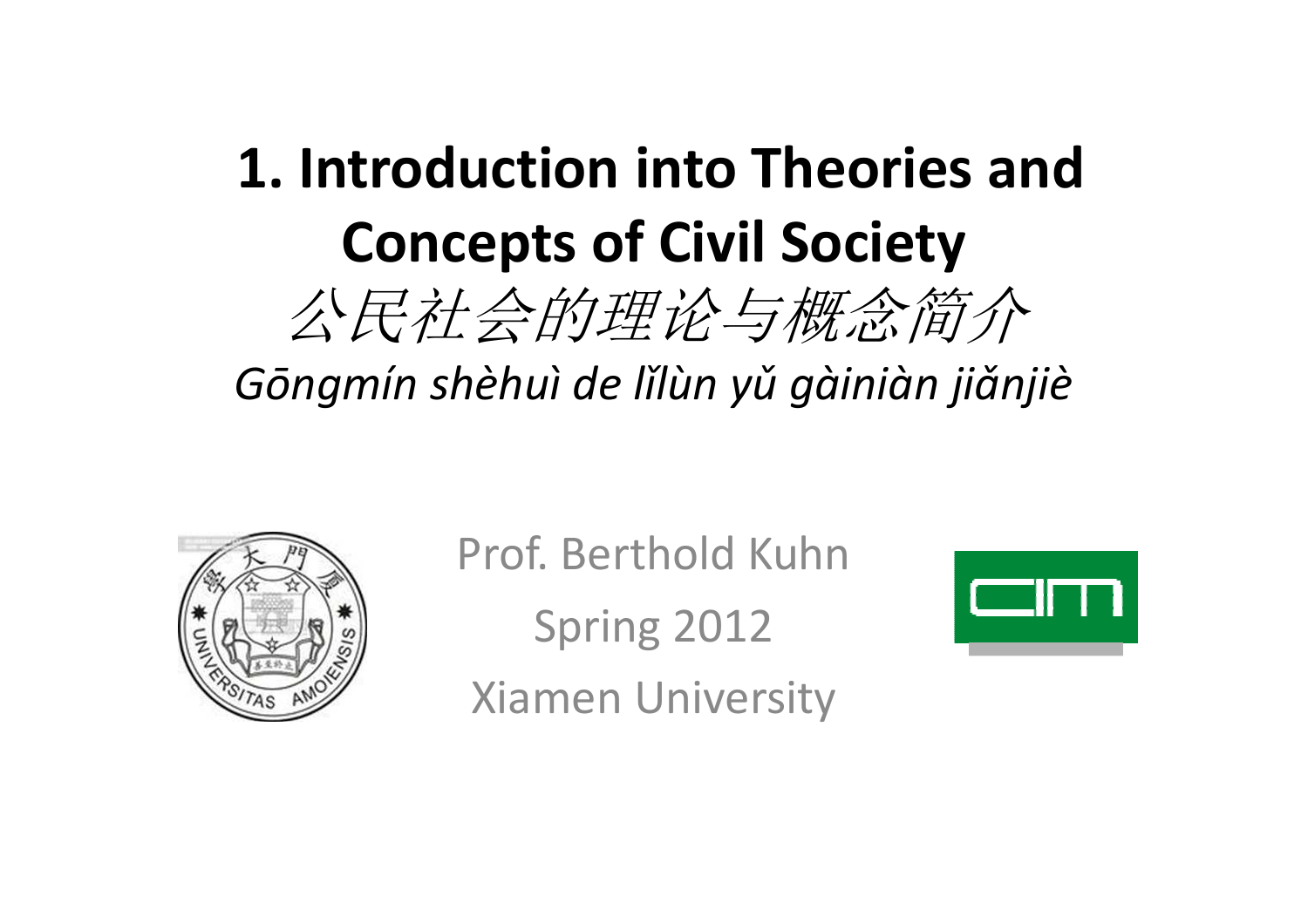#### *What means civil society?*

什么是公民社会?. . . . . Shénme shì gōngmín shèhuì?

- Definitions of civil society and the evolution of the concept.
- Values associated with civil society,
- Normative and descriptive conceptions,
- Different types of organizations (social, legal, economic and political perspective),
- movements (e.g. social and environmental groups and campaigns) and initiatives.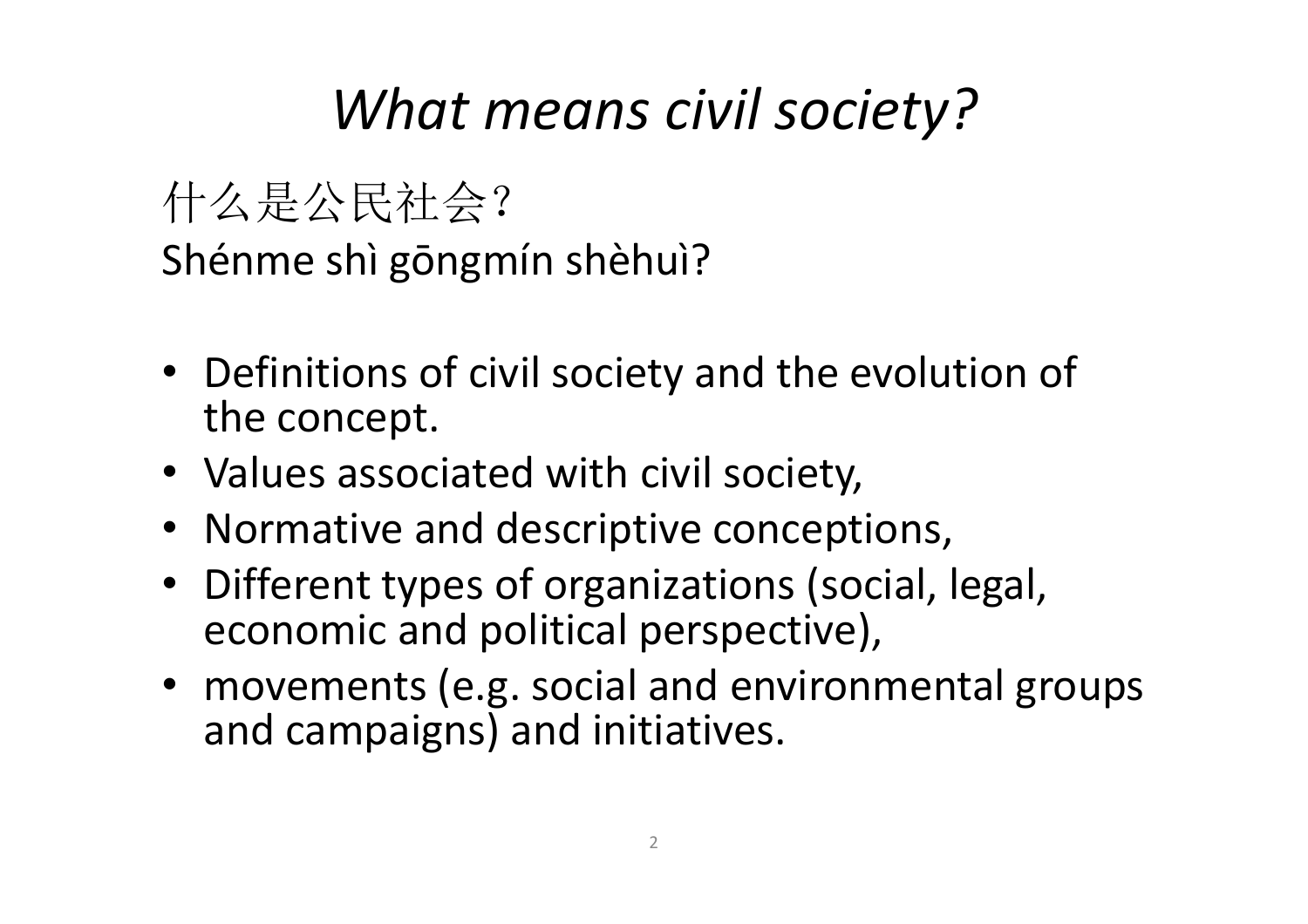### Definitions of Civil Society

- The CSI defines civil society as "*the arena, outside of the family, the state, and the market where people associate to advance common interests*" (CIVICUS)
- The concept of Civil Society has a normative, functional and actor oriented dimension.
- Civil Society as Associational Life
- Civil Society as the Good Society
- Civil Society as the Public Sphere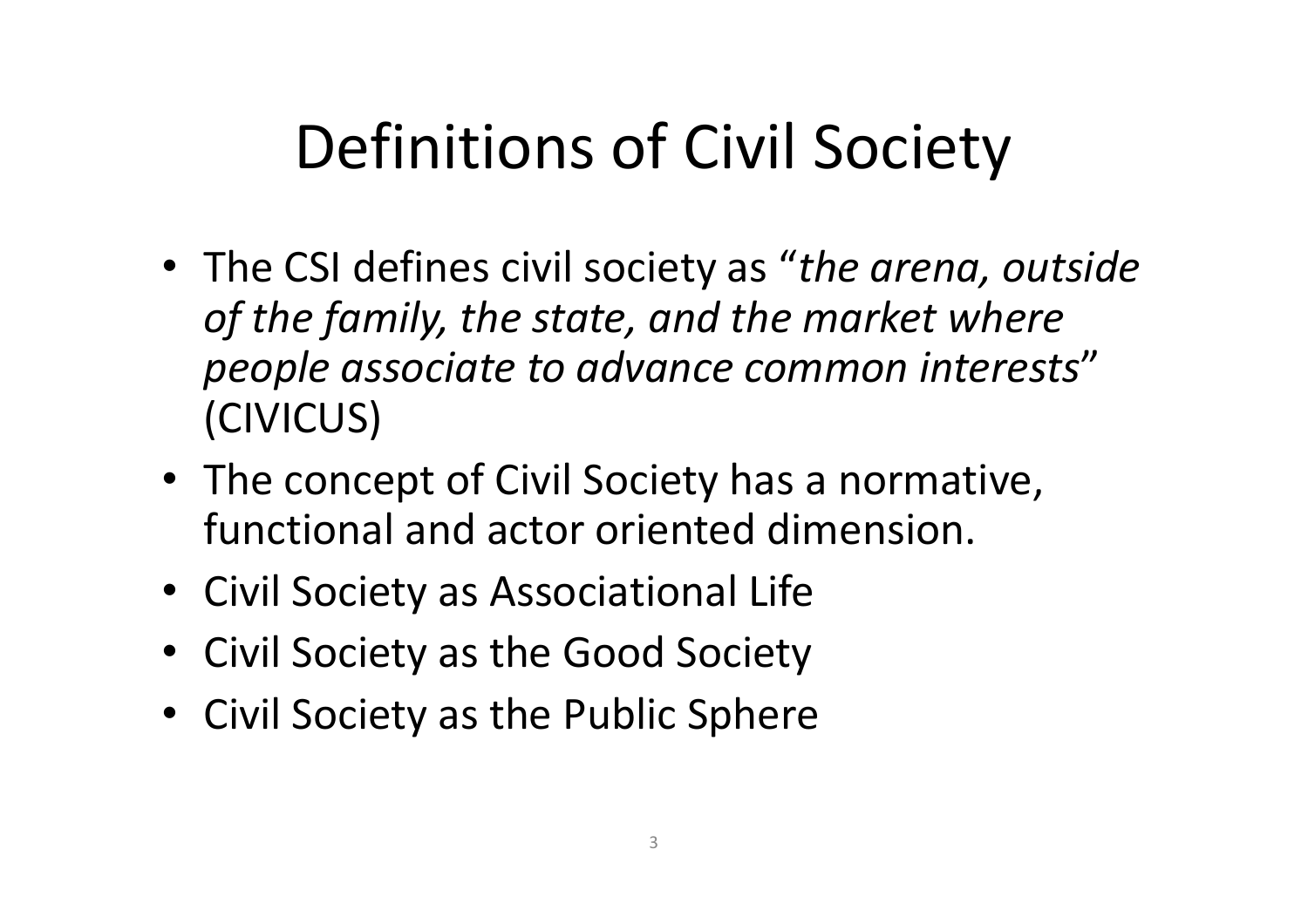### Civil Society as Associational Life

• "Civil society gains strength when grassroots groups, non-profit intermediaries and membership associations are linked together in ways that promote collective goals, crosssociety coalitions, mutual accountability and shared reflection." (Edwards 2004: 32)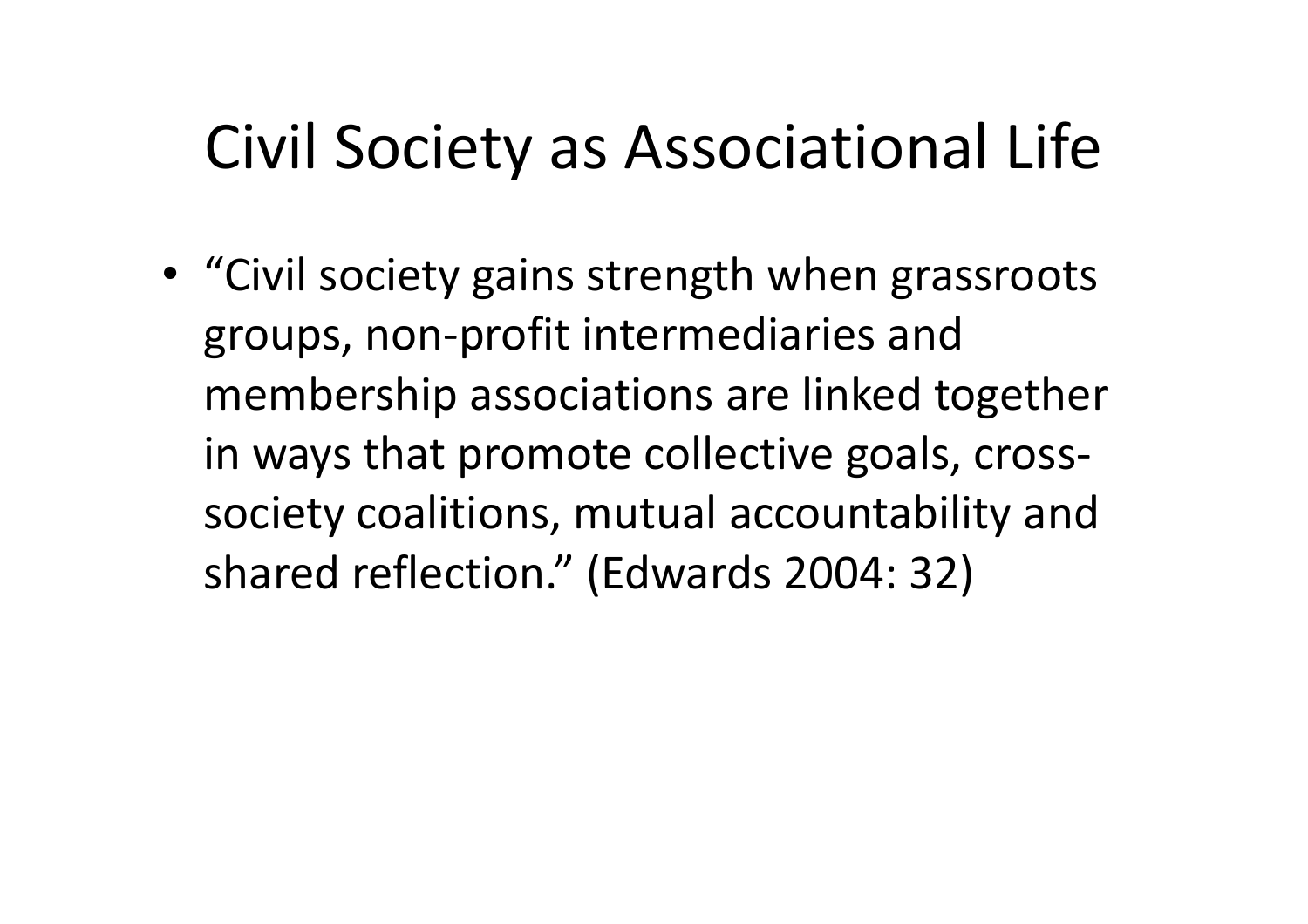### Civil Society as the Good Society

• …high levels of generalized trust and cooperation, developing and disseminating of social norms, norms and behaviors that infuse institutions with value-based energy…towards the global ethical community…(Edwards 2004: 39).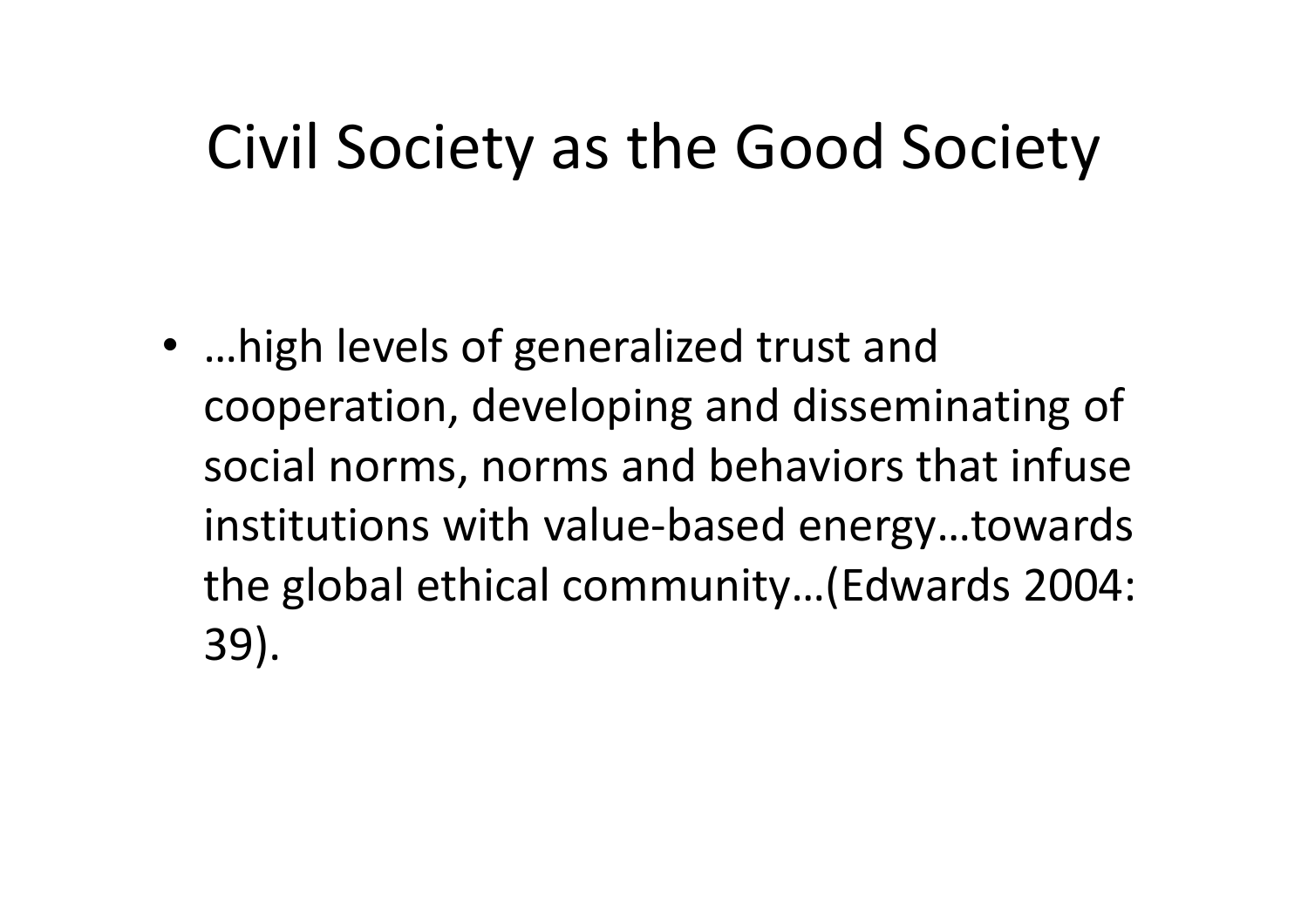### Civil Society as Public Sphere

• "In its role as the public sphere, civil society becomes the arena for argument and deliberation as well as for association and institutional collaboration: a non-legislative, extra-judicial, public space in which social differences, social problems, public policy, government action and matters of community and cultural identity are developed and debated." (Edwards 2004: 55)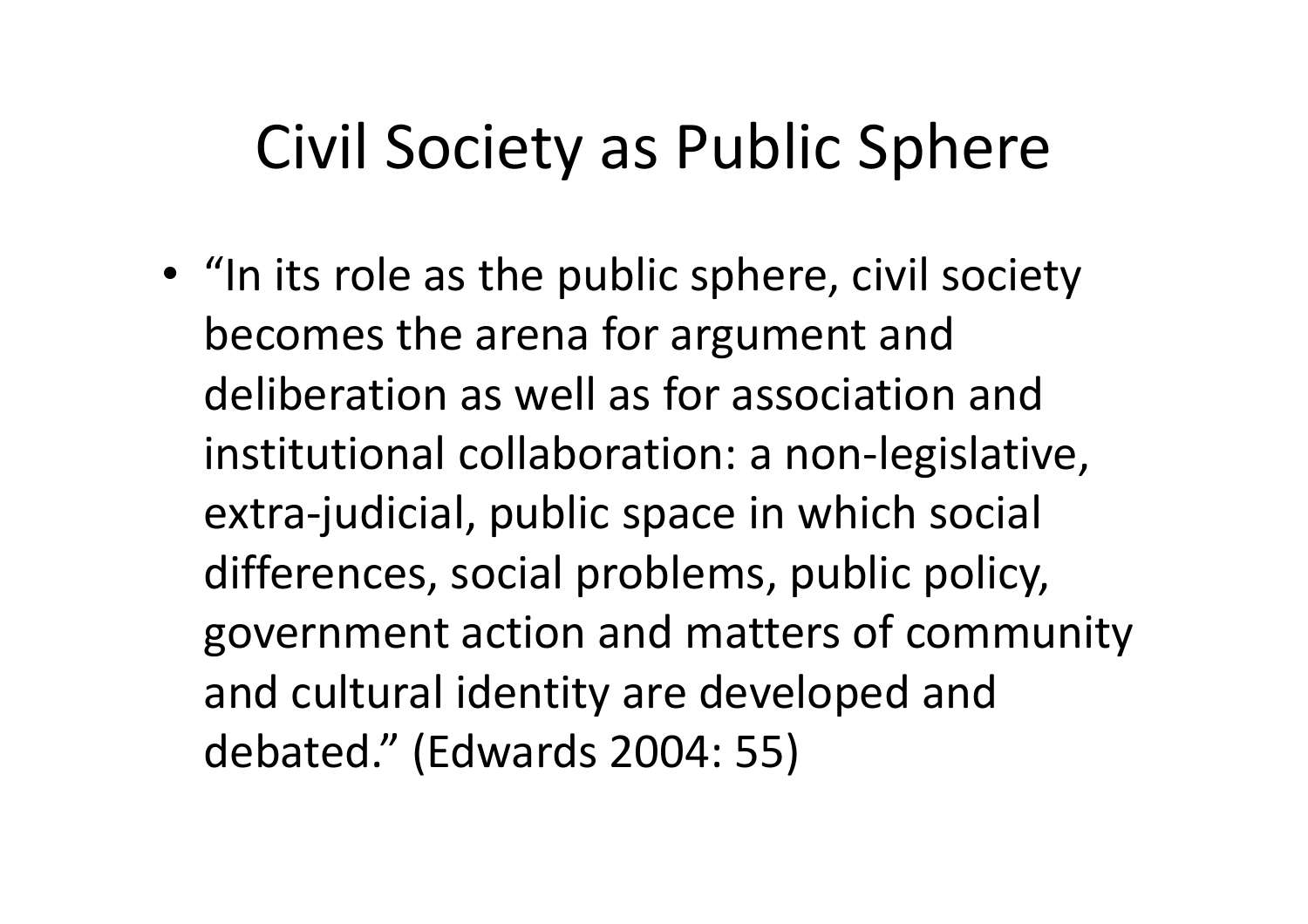#### **State, Market and Civil Society**



Organizational Principles

- Political Power, Hierarchy and Procedures
- Profit seeking contractual transactions
- Solidarity, altruism, reputation

Political Science Concepts

- principle of subsidiarity<br>seculti lavel and multi-
- multi-level and multi stakeholder governance
- comparative institutional advantages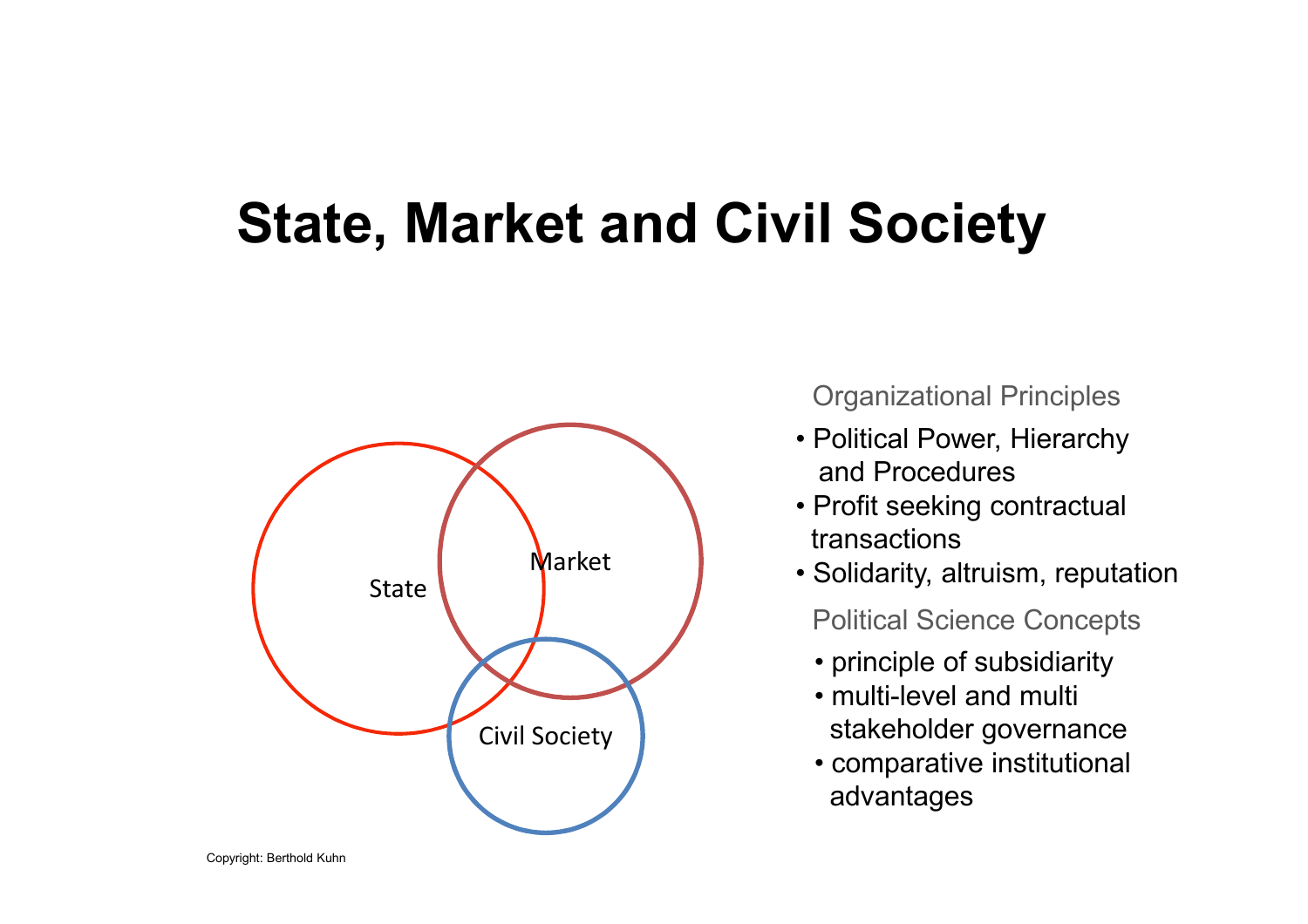#### State-Market-Civil Society

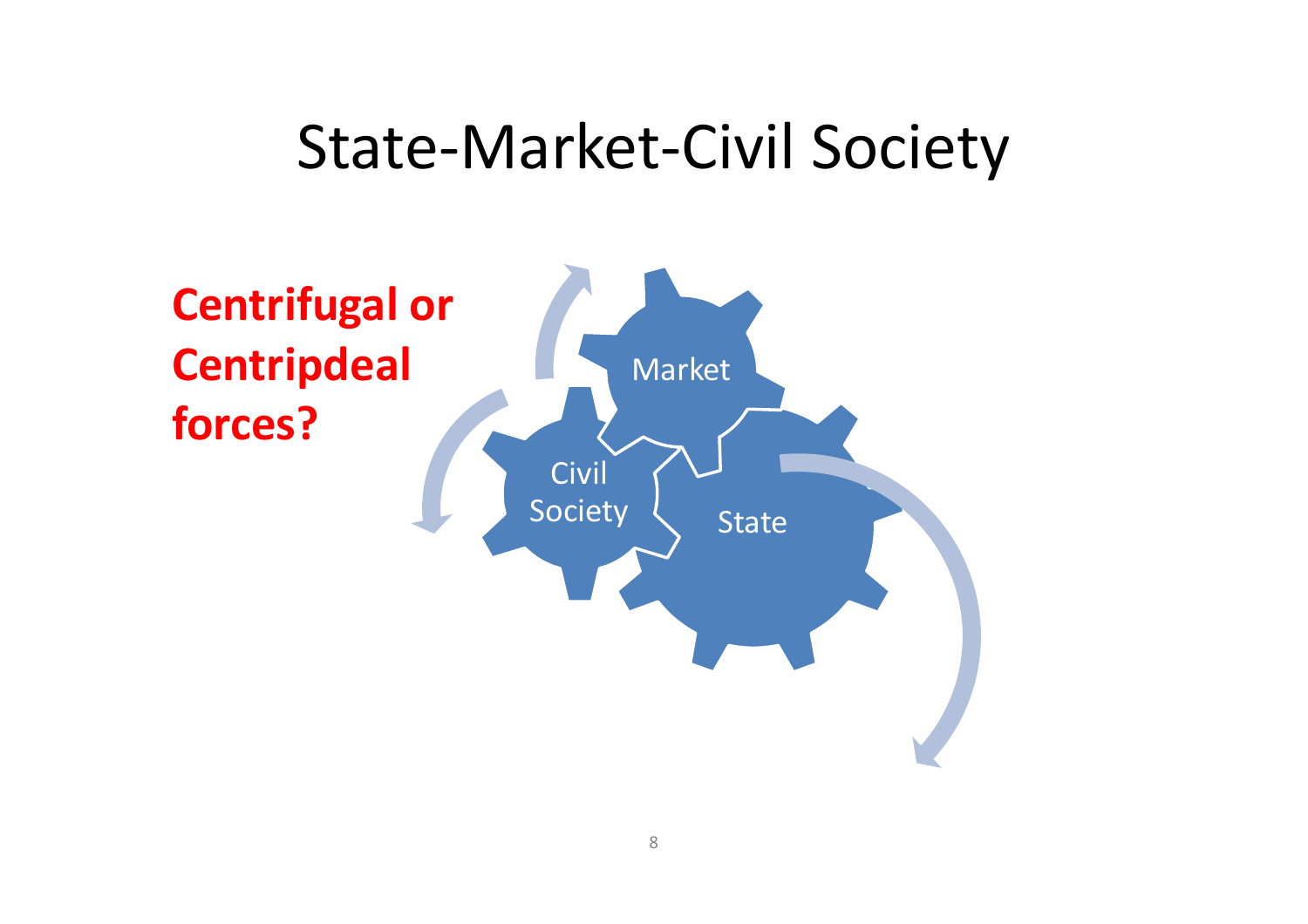## "Fragile Eco-System" (Edwards)

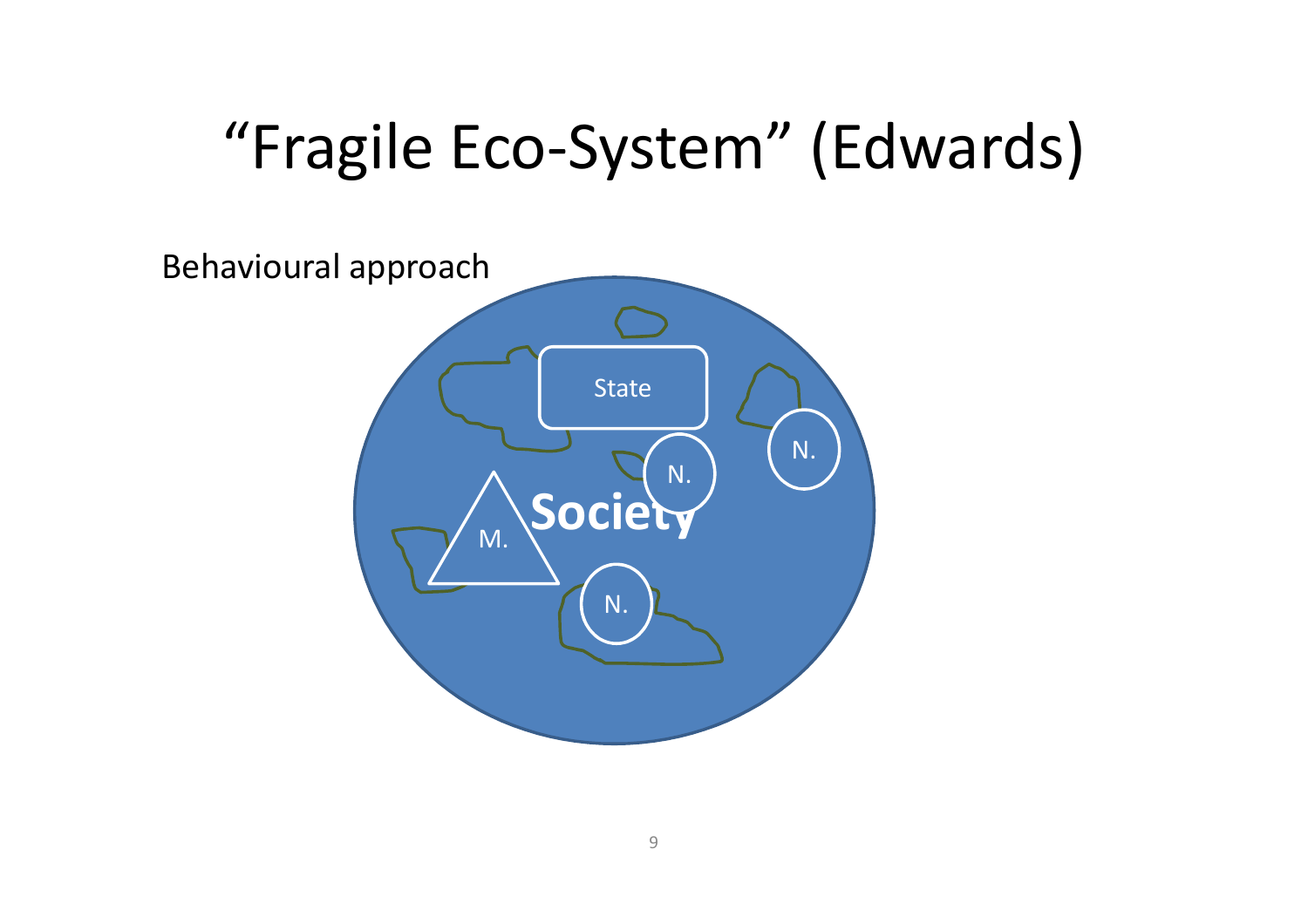### Non Governmental Organisations/Non Profit Organisations

- private non-state organizations/voluntary membership
- organisations/formal institutions
- self-governing/independent
- $\bullet\,$  not-for-profit distribution

Associations, foundation, charities, trust, social/public benefit enterprises

…are an important part of civil society which also includes movements, campaigns, informal groups and action networks.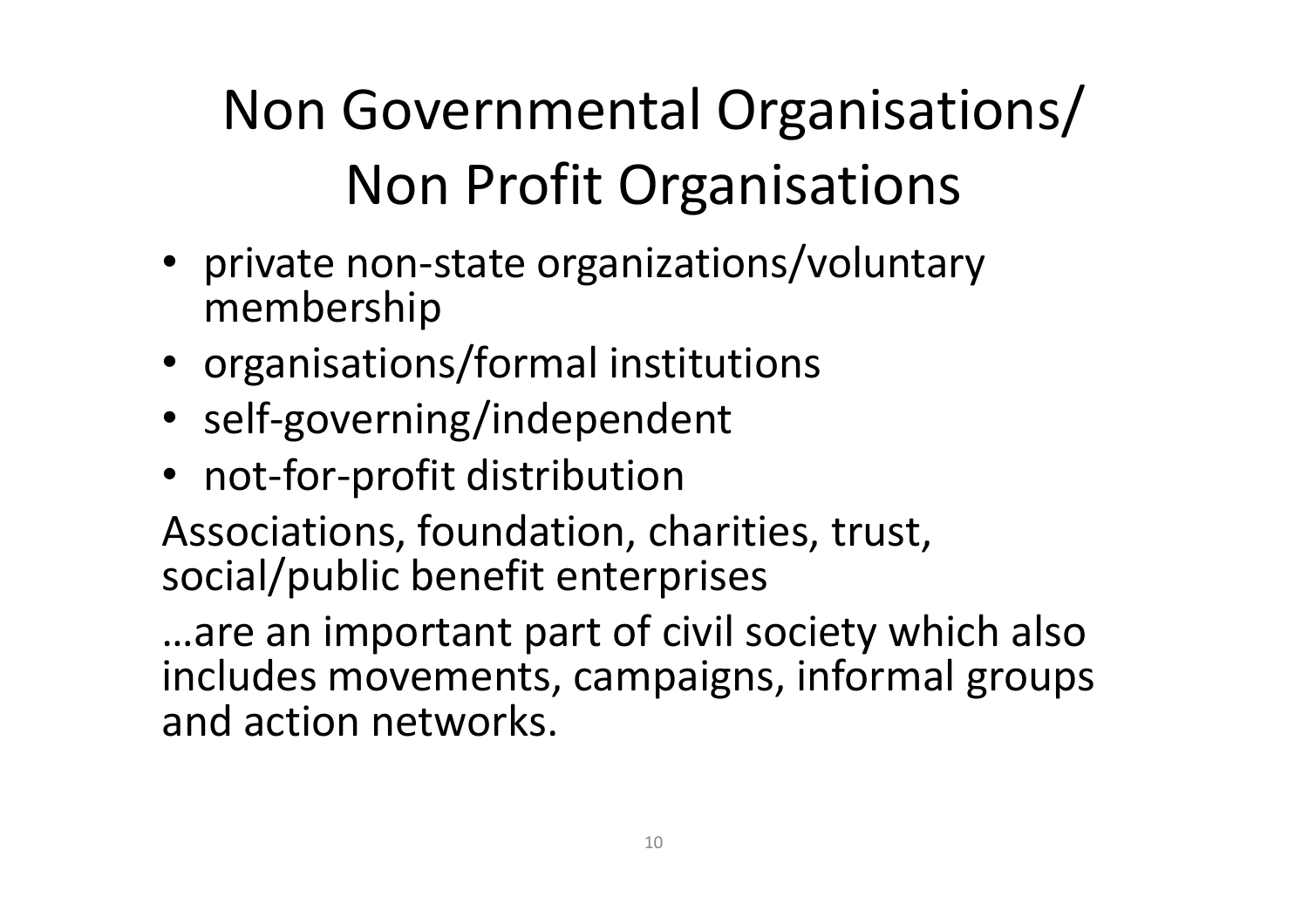### Idea, Concept, Theory?

- "…the idea of civil society remains compelling, not because it provides the tidiest of explanations butbecause it speaks to the best in us, and calls on the best in us to respond in kind" (Edwards 2004: 112 final sentence).
- The concept of civil society generated so much attention because it connects well to different theoretical schools of thoughts, provides a conceptual framework to multiple forms of people's action and cuts across various academic disciplinesand areas of social action (Berthold Kuhn).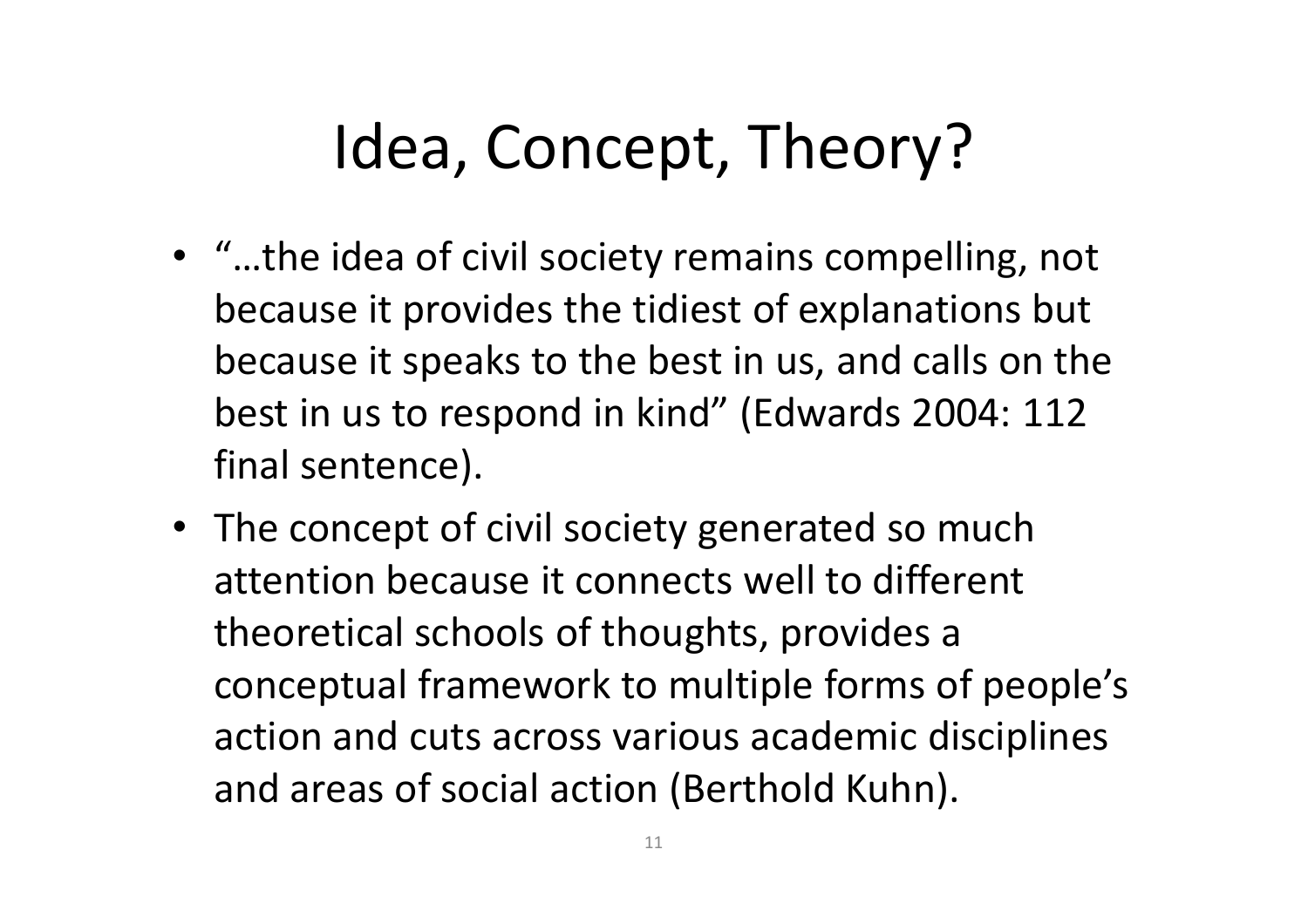*How did the concept of civil society developed in historical perspective?*公民社会这一概念的发展历史是怎么样的?- - - -Gōngmín shèhuì zhè yī gàiniàn de fǎ zhǎn lìshǐ shì zěnme yàng de?

- The ideal of civic virtue and public responsibilities (Classic Greek and Roman ideals);
- historical roots of civil society in Asia;
- reference to the era of enlightenment;
- the role of the middle class;
- reference to transnational cooperation,
- reference to the debate on big state versus big societ y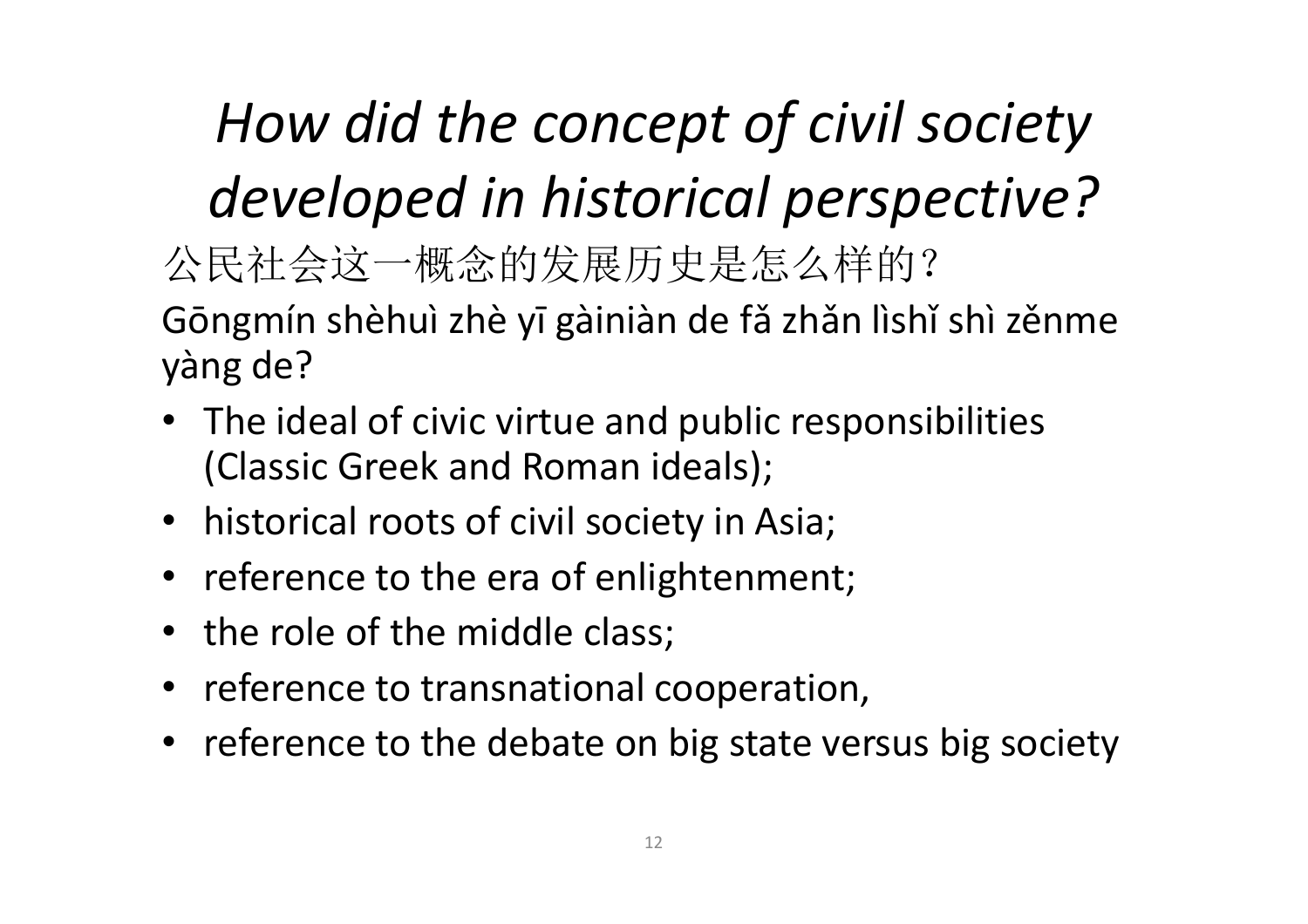### Civic Virtue and Public Responsibility

- Acting for the common good, practicing civic virtues of wisdom (Plato)
- Civic virtue, duties towards the community and the public, Athenian polis, Roman empire
- Religions; no state administration or economic system will work without a *virtue*-based ethical system based on respect for other human beings and the nature, solidarity and compassion for each other. Human beings may strive for perfectionism but also need to humbly acknowledge that they may not achieve it on earth.
- Renaissance: Humanists wanted to reinstate the ancient ideal of civic virtue through education
- Enlightment: Freedom became popular. But people can only be free by containing their emotions in order to keep some space for others.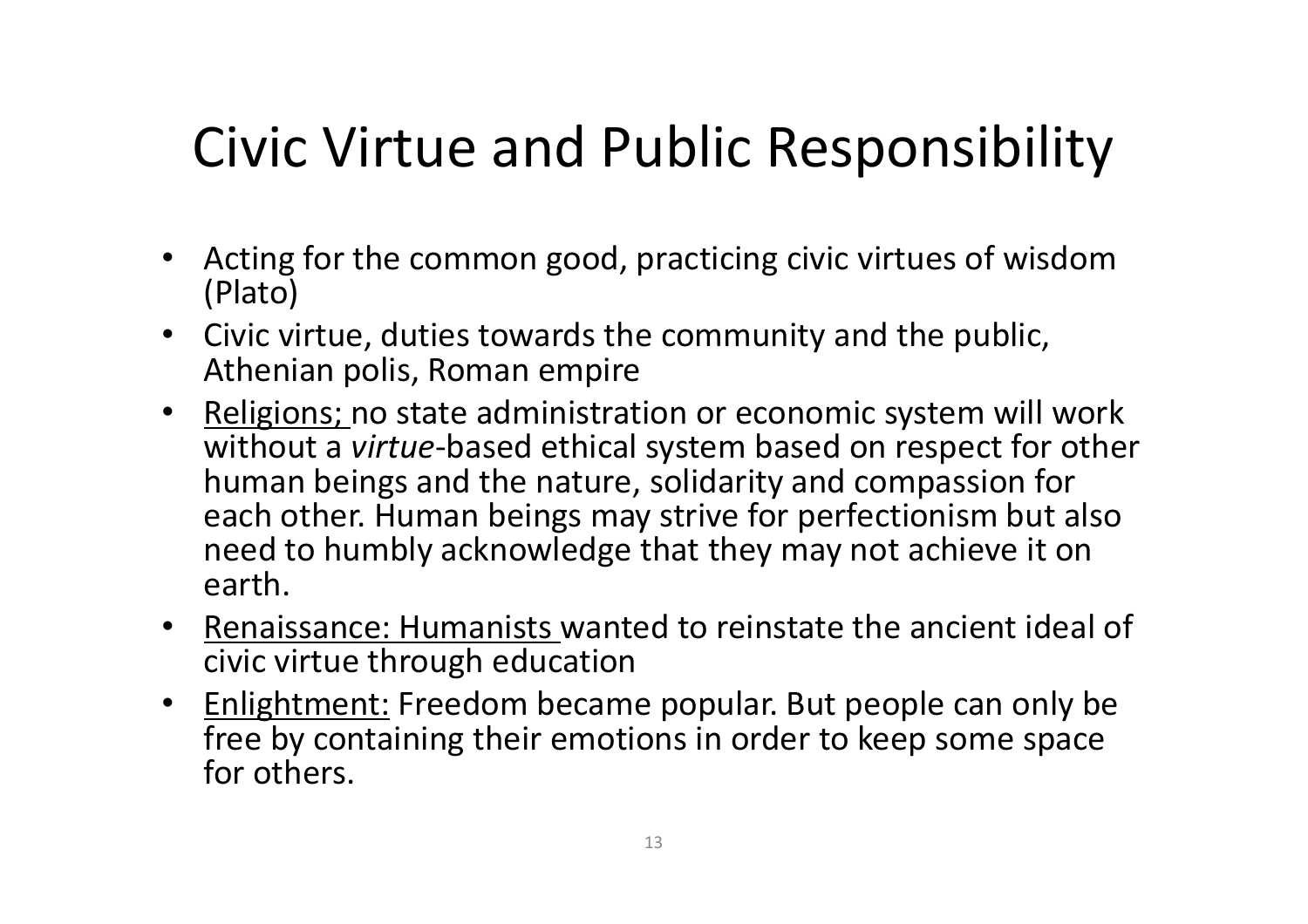### Example:

#### Boy Scouts of America Scout Oath:

• *On my honor I will do my best To do my duty to God and my countryand to obey the Scout Law;To help other people at all times;To keep myself physically strong,mentally awake, and morally straight.*

The **Boy Scouts of America** (**BSA**) is one of the largest youth organizations in the United States, with over 4.5 million youth members.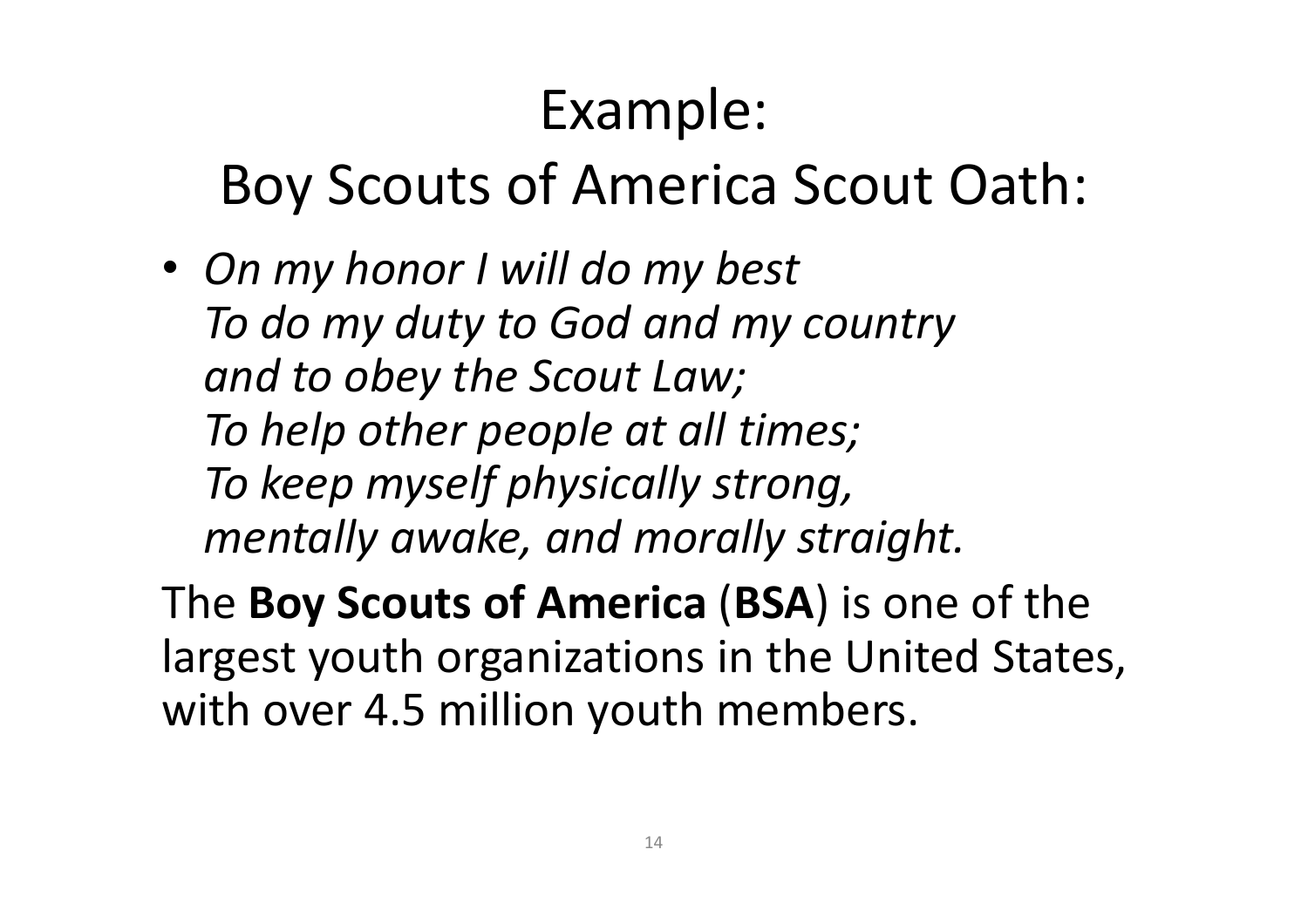## Enlightenment

- Movement of intellectuals in Europe in the 17/18th century
- the liberation of the human mind from the dogmatic state of ignorance .
- Spinoza, Locke, Newton, Voltaire, Kant
- The ideals influenced the American Declaration of Independence, the United States Bill of Rights, the French Declaration of the Rights of Man and of the Citizen, and the Polish–Lithuanian Constitution of May 3, 1791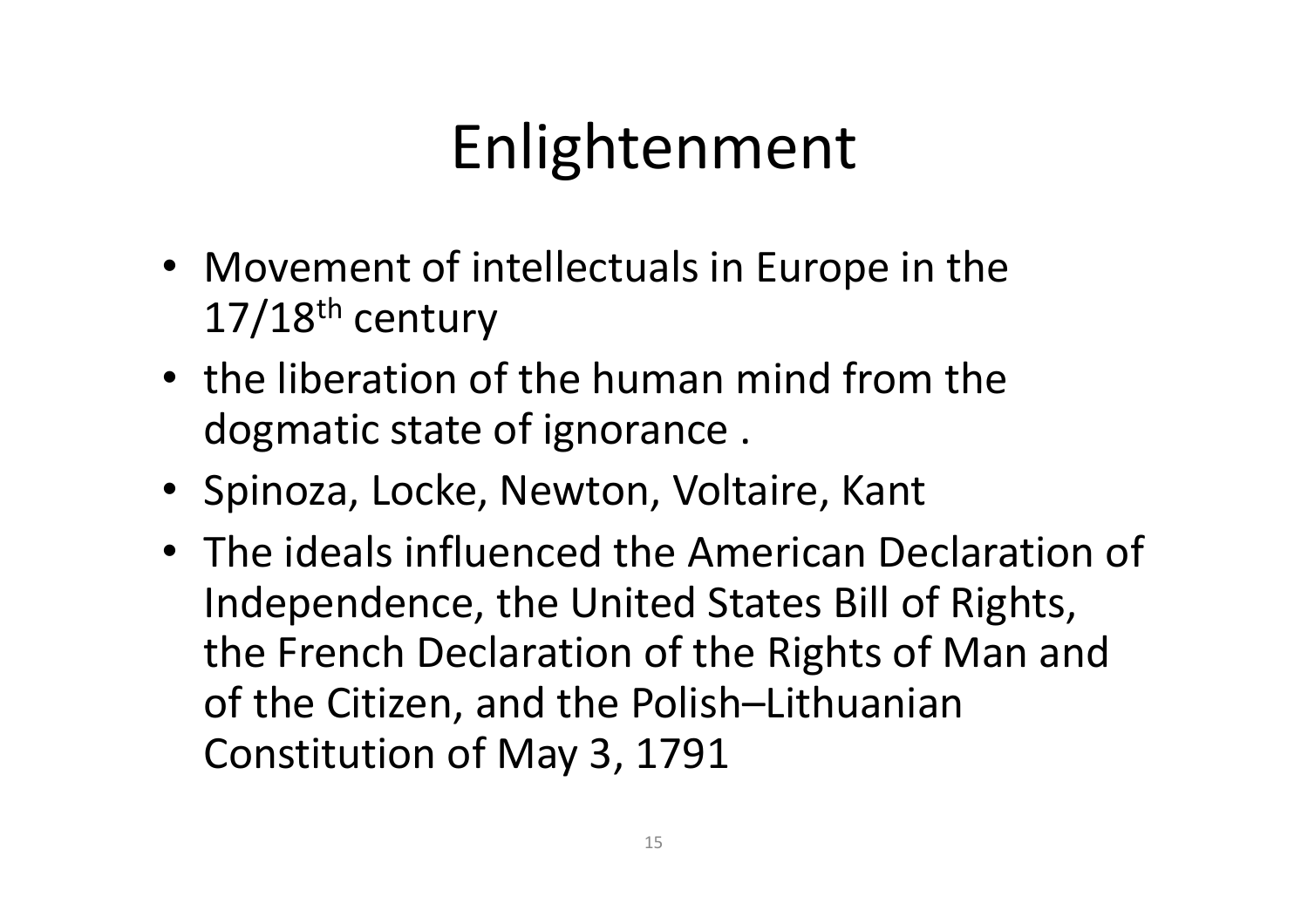#### Communitarism

- Communitarianism emphasizes the connection between the individual and the community, be it the family, life or work place.
- •Values and beliefs are formed in public space.
- Unlike classical liberalism, which construes communities as originating from the voluntary acts of pre-community individuals, it emphasizes the role of the community in defining and shaping individuals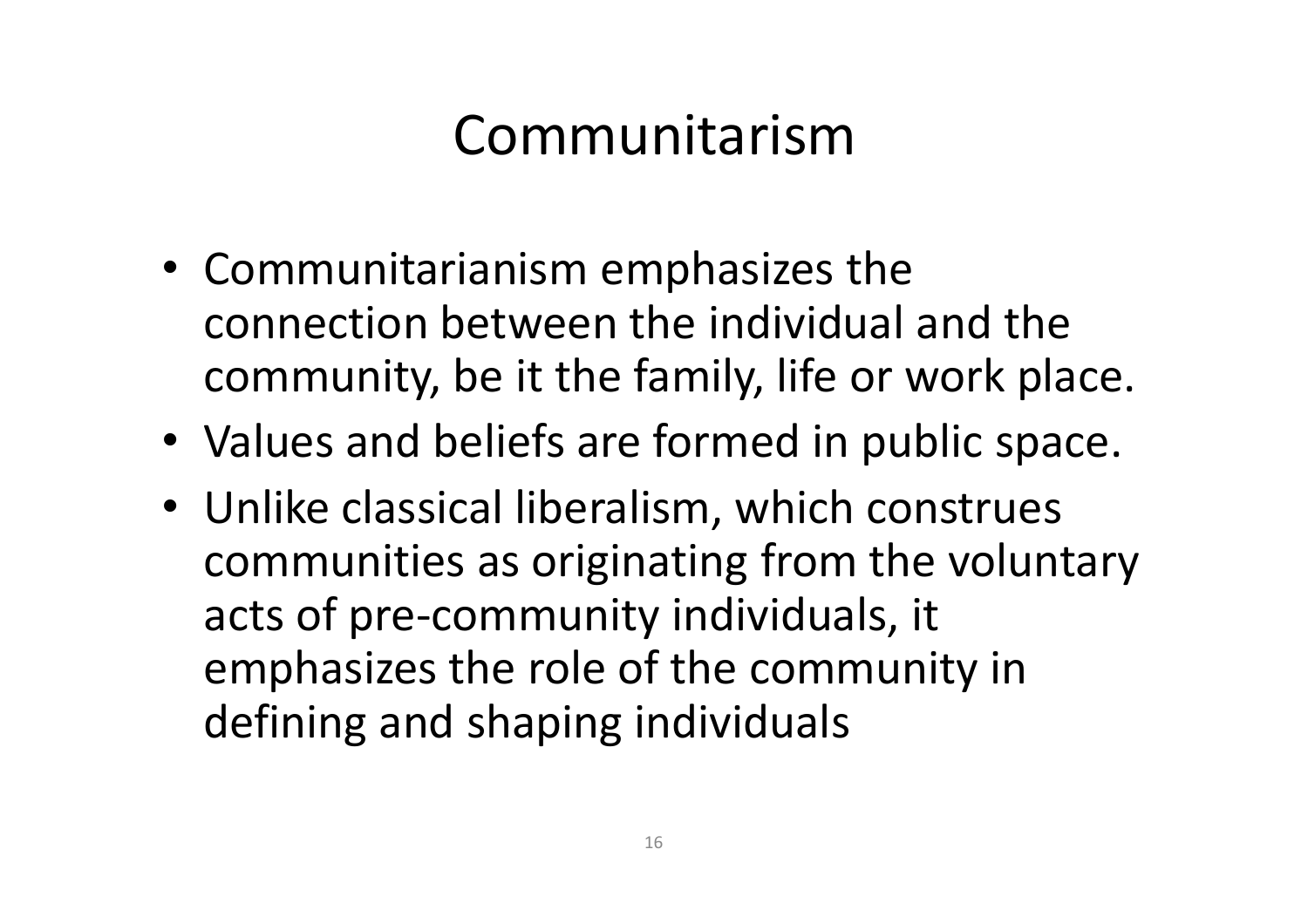## Social Capital

- $\bullet$  Bourdieu (1930-2002) pioneered theoretical work on cultural, social, symbolic capital,
- Developed concepts of habitus, symbolic violence etc. to reveal the dynamics of power relations in social life.
- Social capital: the collective value of all 'social networks (Putnam).
- norms and networks of voluntary cooperation and social trust and their distribution in society, is seen as making civil society and democracy work (Putnam 2002).
- A high level of social capital prevents modern societies from apathy, social misbehavior and deteriorating political conditions.

*Putnam, R. D. (Ed.) (2002). Democracies in flux. The evolution of social capital in contemporary society. Oxford: Oxford University Press.*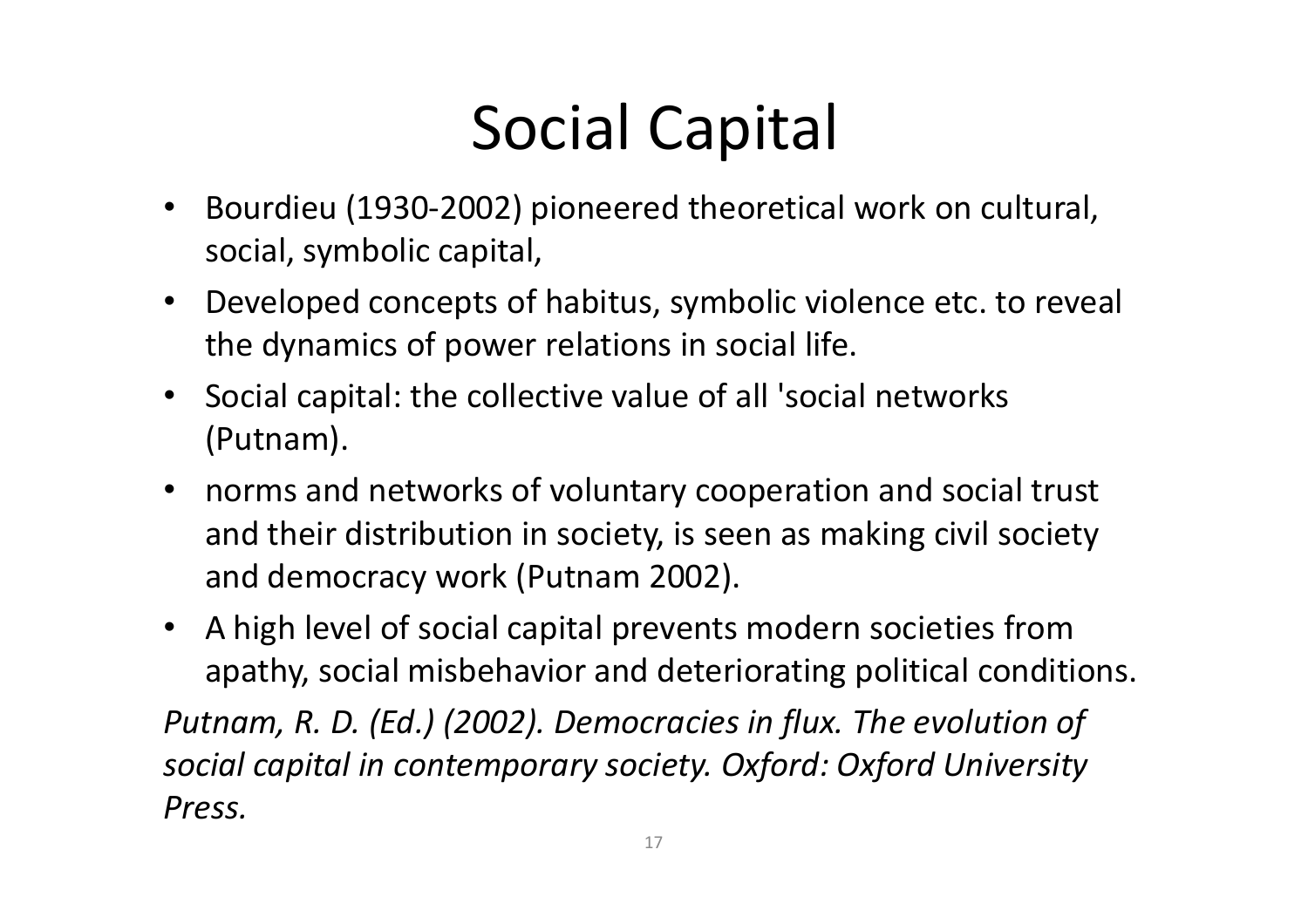### Liberalism and Civil Society

- **Liberalism** (from the Latin *liberalis*) is the belief in the importance of liberty and equal rights (sparked by John Locke).
- Focus on the personal, economic and political freedom of individuals.
- Powerful force in the Age of Enlightenment, rejecting dogmatic assumptions of traditional dominance by absolute monarchy, nobility, established religion, ideologies.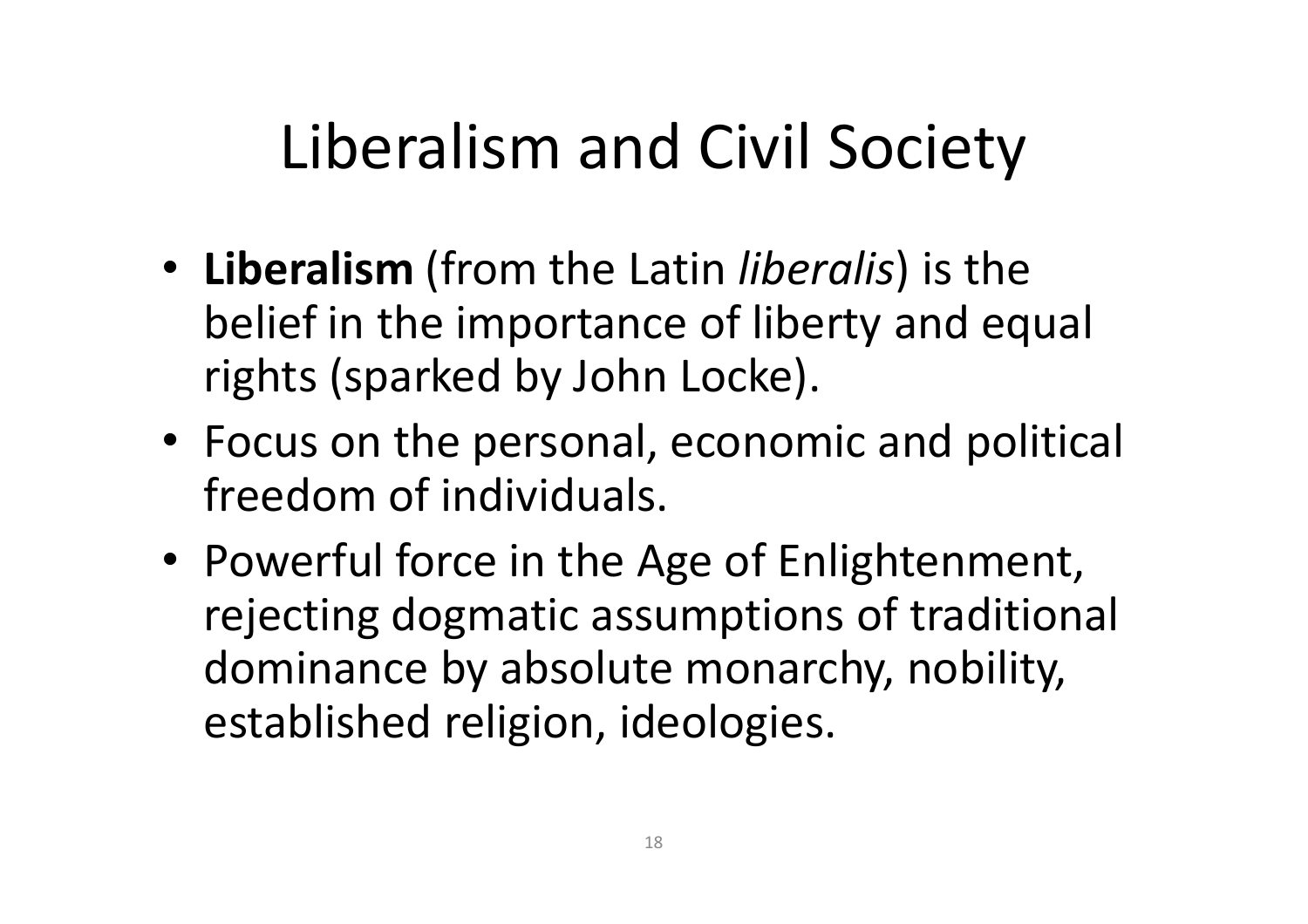### Associational Life and Democracy

- membership in organizations provides benefits to individuals and to society,
- allowing people to influence processes that affect their lives
- achieving collective goals requiresorganizations.
- Ideas sparked by the works of *Alexis de Tocqueville, (1835/1840]). Democracy in America, Paris.*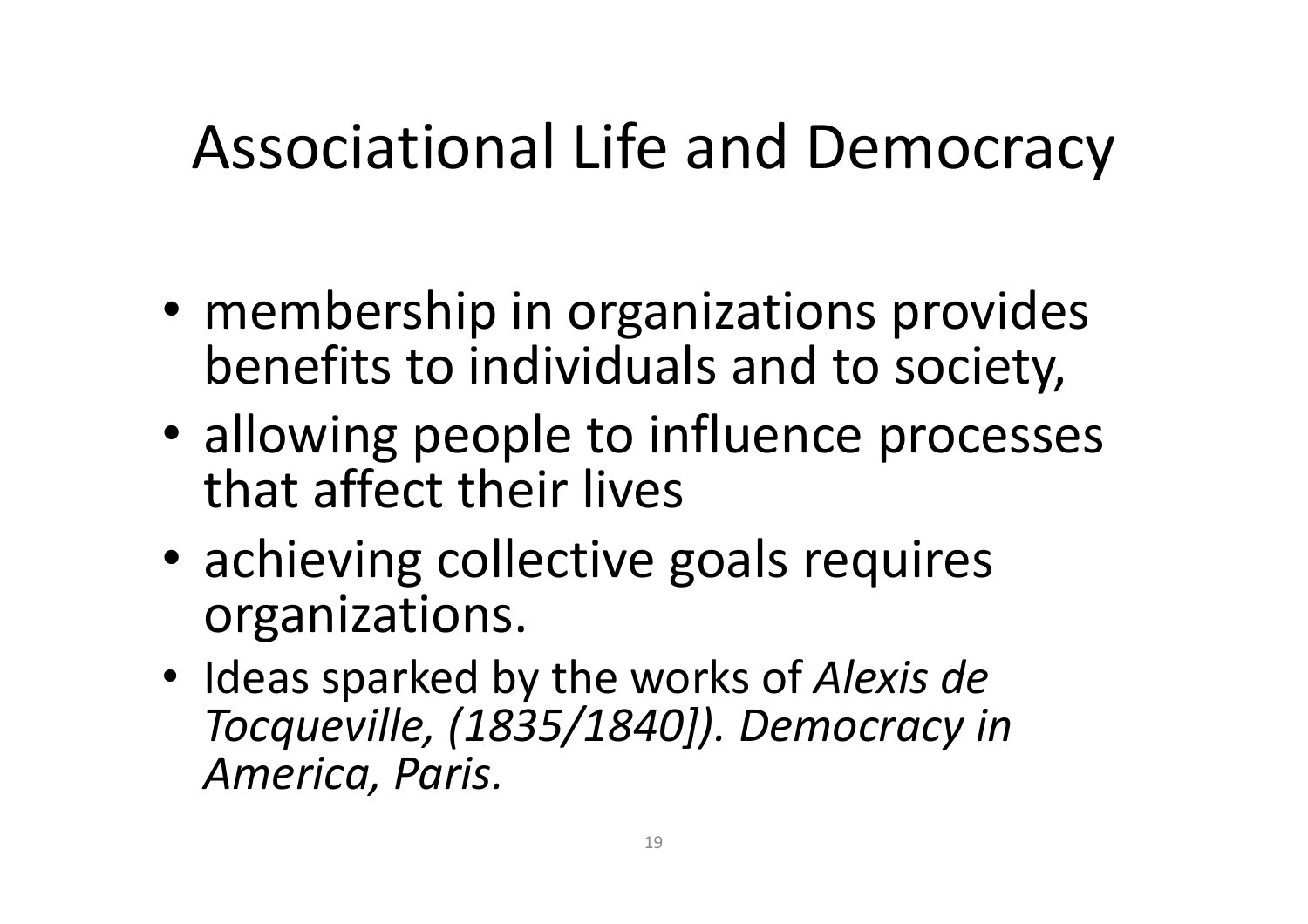#### *Is civil society a concept of Western philosophers and Western social scientists?*

公民社会这一概念是西方哲学家和西方社会科学家的吗?

Gōngmín shèhuì zhè yī gàiniàn shì xīfāng zhéxué jiā hé xīfāng shèhuì kēxuéjiā de ma?

- The global, transnational, national and community perspective of the concept.
- Contested functions of civil society: substituting, complementing or challenging the state?
- The principle of subsidiarity;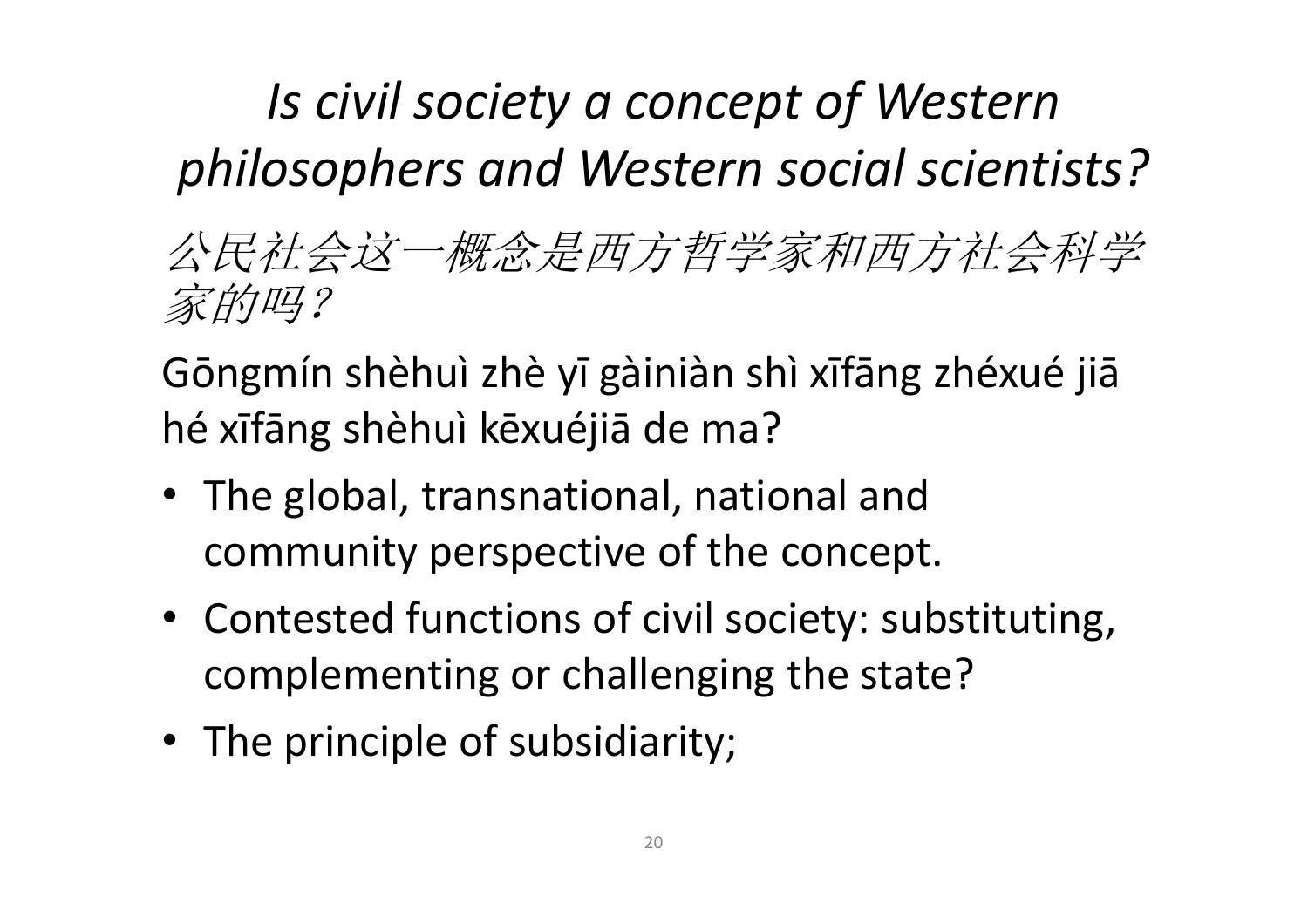*Is civil society a concept of Western philosophers and Western social scientists? Ctd. 2*

公民社会这一概念是西方哲学家和西方社会科学家的吗?

Gōngmín shèhuì zhè yī gàiniàn shì xīfāng zhéxué jiā hé xīfāng shèhuì kēxuéjiā de ma?

- the discourses on engagement and mobilization,
- the discourse on ethics and social responsibilities of the private sector,
- Global Public Goods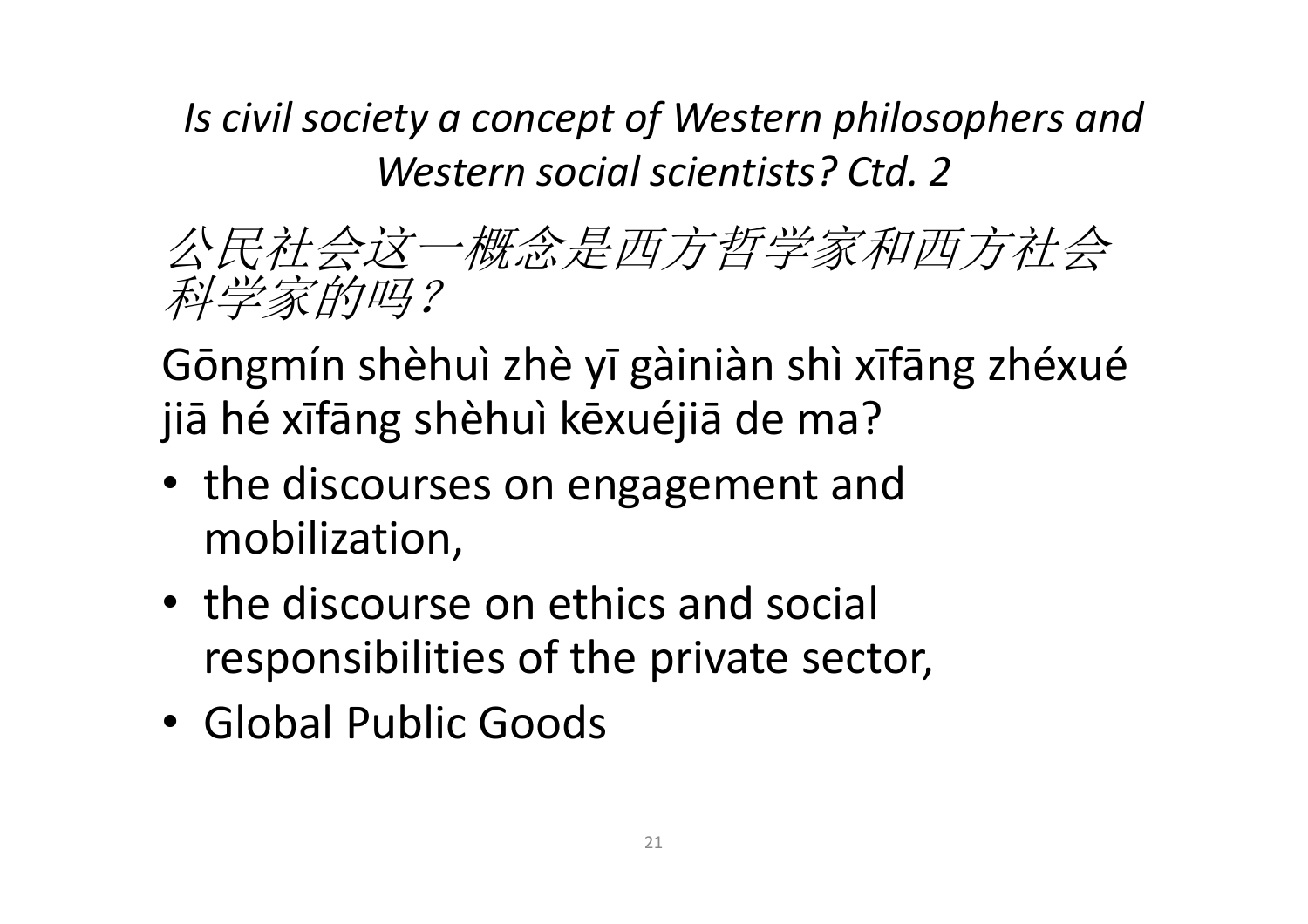*Is civil society a concept of Western philosophers and Western social scientists? Ctd. 3*

公民社会这一概念是西方哲学家和西方社会科学家的吗?

Gōngmín shèhuì zhè yī gàiniàn shì xīfāng zhéxué jiā hé xīfāng shèhuì kēxuéjiā de ma?

- the term civil society in different languages, example Germany (Buergergesellschaft, Zivilgesellschaft);
- civil society in different legal environments and regulatory frameworks.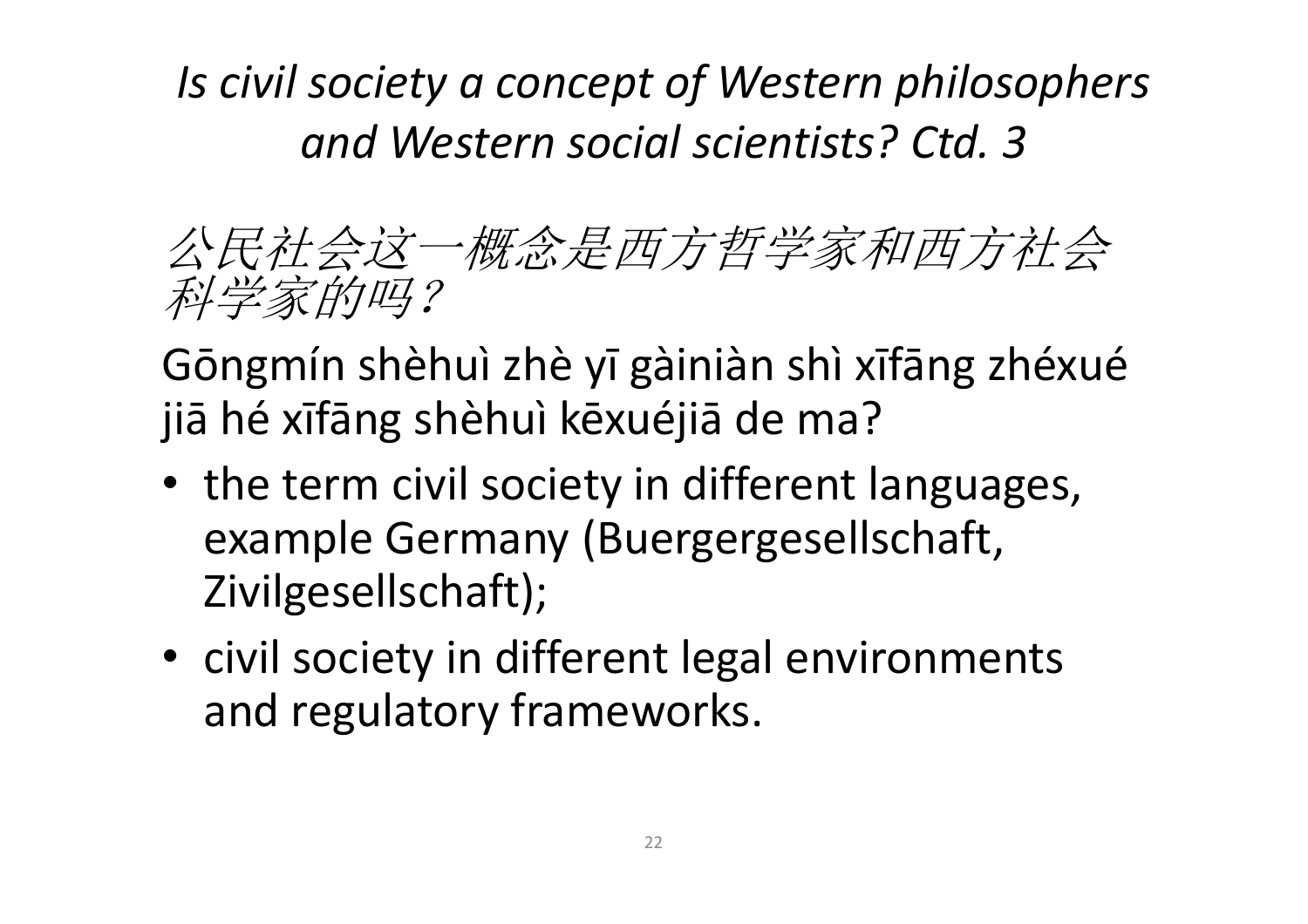### References and Quotes on civil society in China

• "In the late thirteenth century, Marco Polo was struck by the vibrancy of associational life in the Chinese city of Hangzhou, noted for its charitable institutions as for its pleasures. Public hospitals, market associations, free cemeteries, cultural groups and homes for the elderly abounded." (Michael Edwards 2004, Civil Society, p. 18)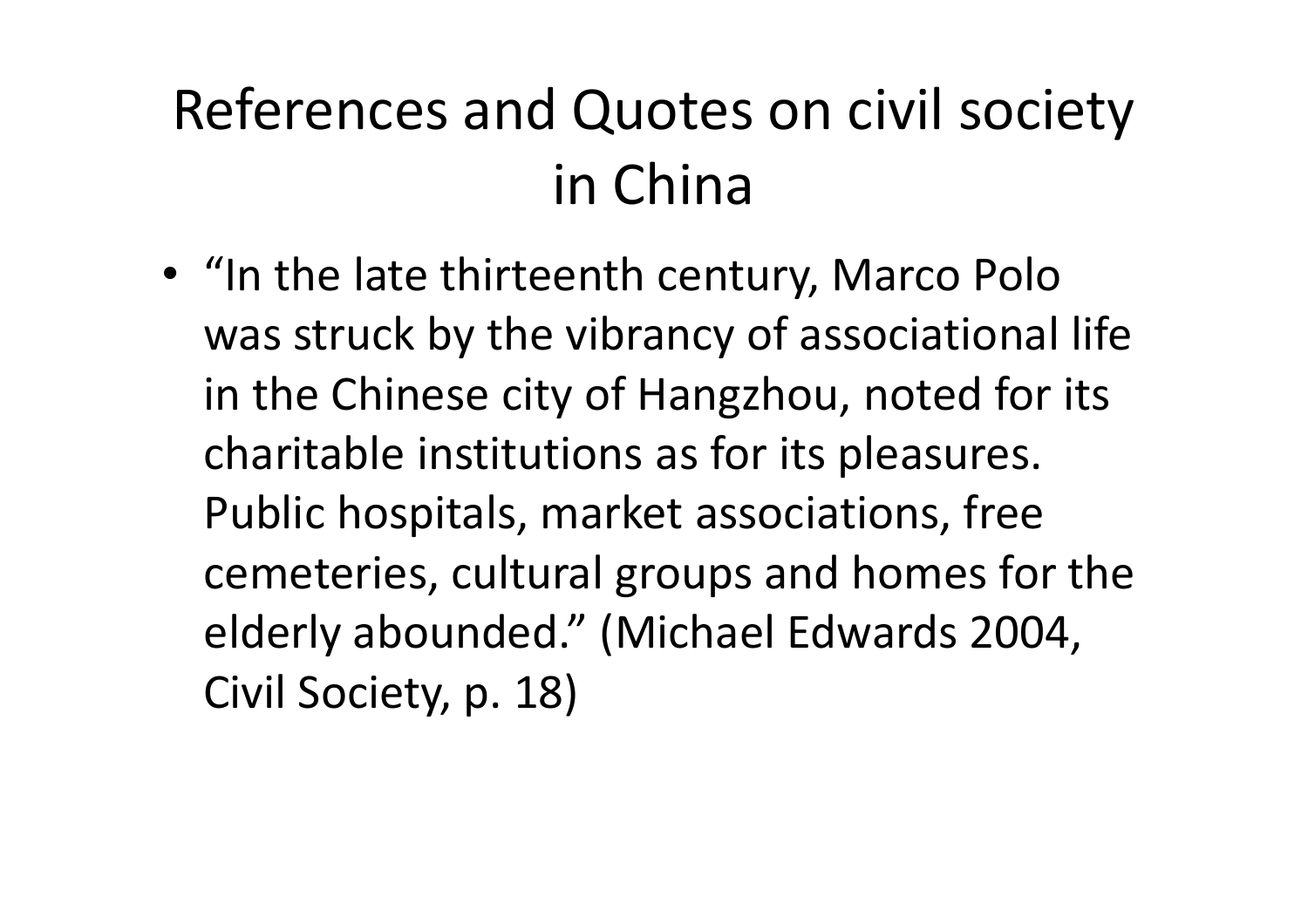### References and Quotes of Civil Society in China ctd. 2

The presence of inclusive temple associations were the best predictor of higher levels of public services (paved roads, good schools, and running water). These groups created social connections that crossed state–society (and society–society) boundaries and facilitated channels of moral suasion.

Tsai, Lily (2007). Accountability without democracy: How solidary groups provide public goods in rural China. New York, NY: Cambridge University Press.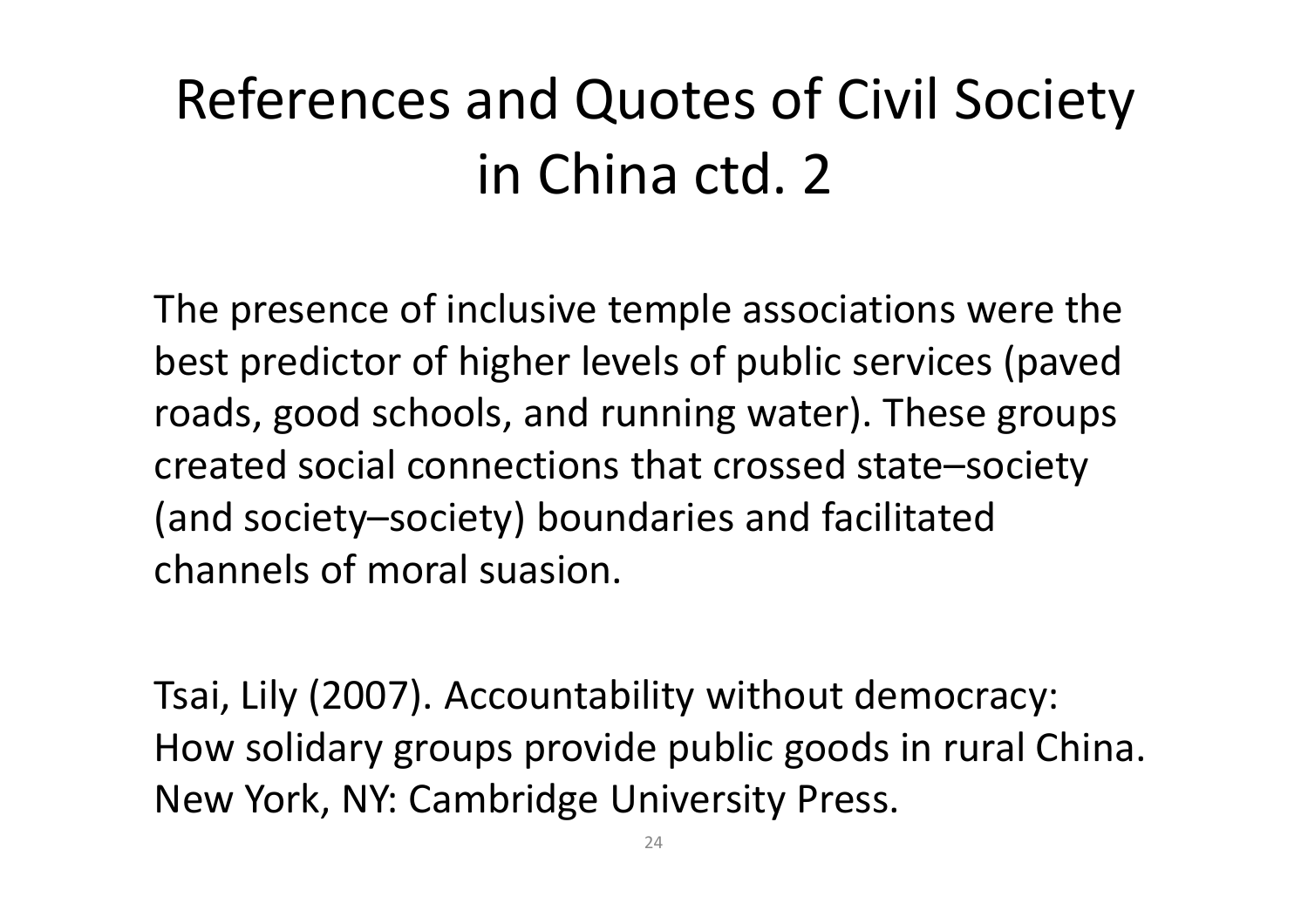### The principle of Subsidiarity

- The Oxford English Dictionary defines subsidiarity as the idea that a central authority should have a subsidiary function, performing only those tasks which cannot be performed effectively at a more immediate or local level.
- The concept is applicable in the fields of government, political science, cybernetics, management, military (Mission Command) and, metaphorically, in the distribution of software module responsibilities in object-oriented programming (see wikipedia).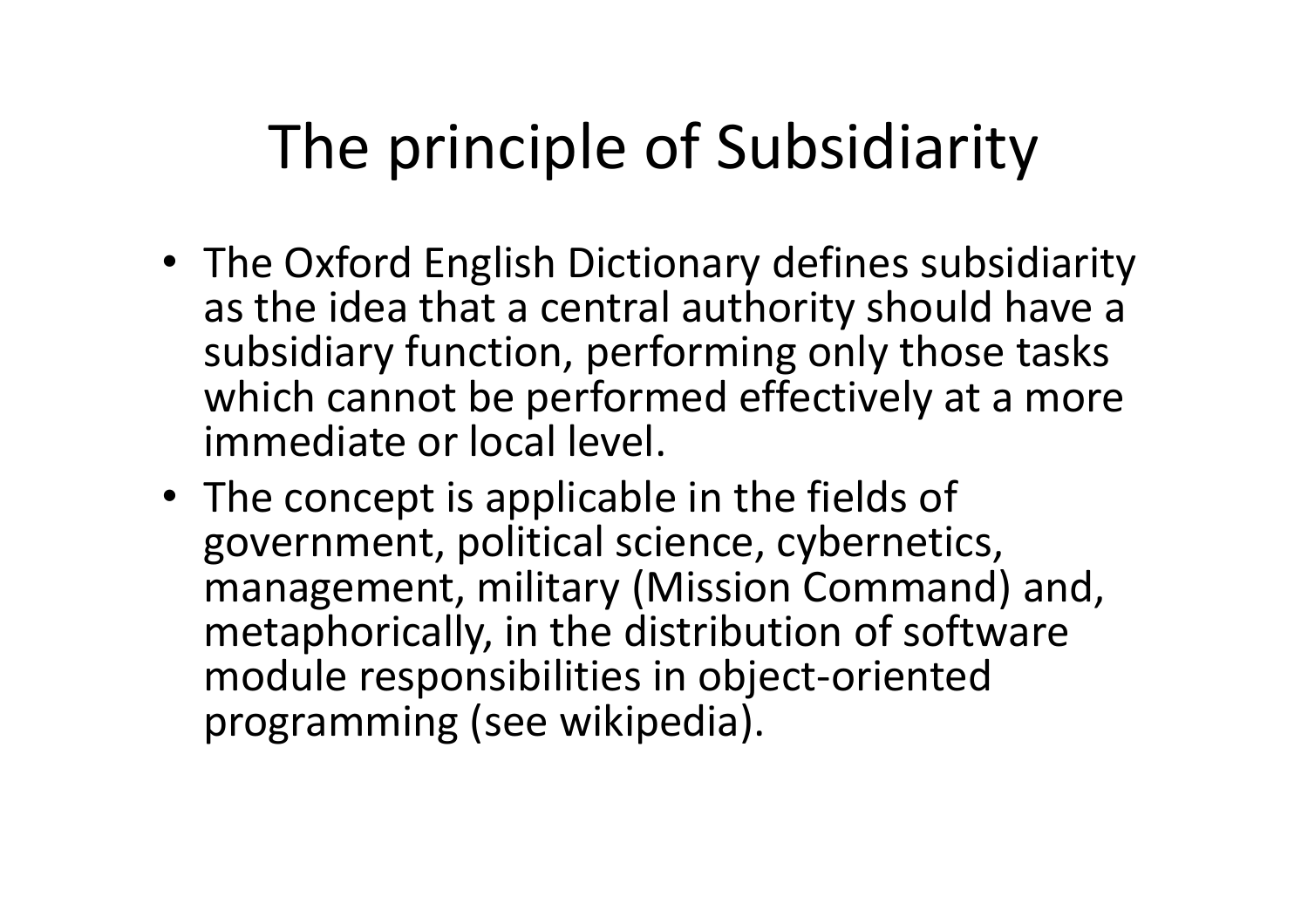#### *Why did the concept of civil society gain such momentum from the 1990s onwards, especially in international cooperation?*

为什么在*20*世纪*90*年代之后,特别在国际合作领域,公民社会这一概念获得如此好的发展势头?

*Wèishéme zài 20 shìjì 90 niándài zhīhòu, tèbié zài guójì hézuòlǐngyù, gōngmín shèhuì zhèyīgàiniàn huòdérúcǐhǎo de fǎ zhǎn shìtóu?*

- Comparative advantages of civil society organisations;
- Civil society organisations in relief and rehabilitation,
- Civil society organisations as advocacy networks andservice provider;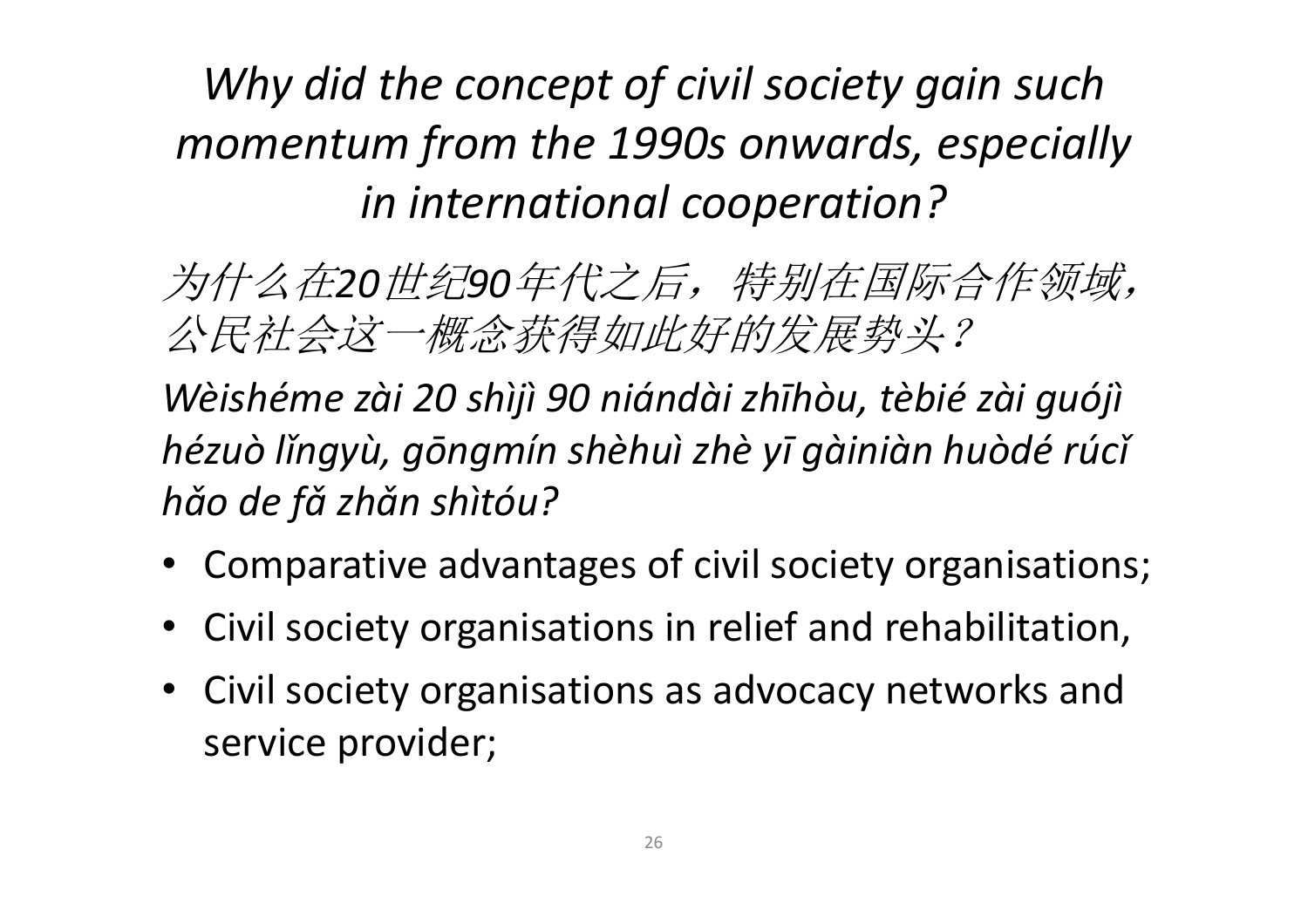### Comparative Advantages of Civil Society Organisations

- local knowledge (versus central knowledge)
- participatory approach (versus top-down)
- access to marginalised communities
- visionary, inspirational, innovative, experimental approaches
- mobilising capital and volunteers for good causes
- networking
- more flexible (foundation, action, dissemination)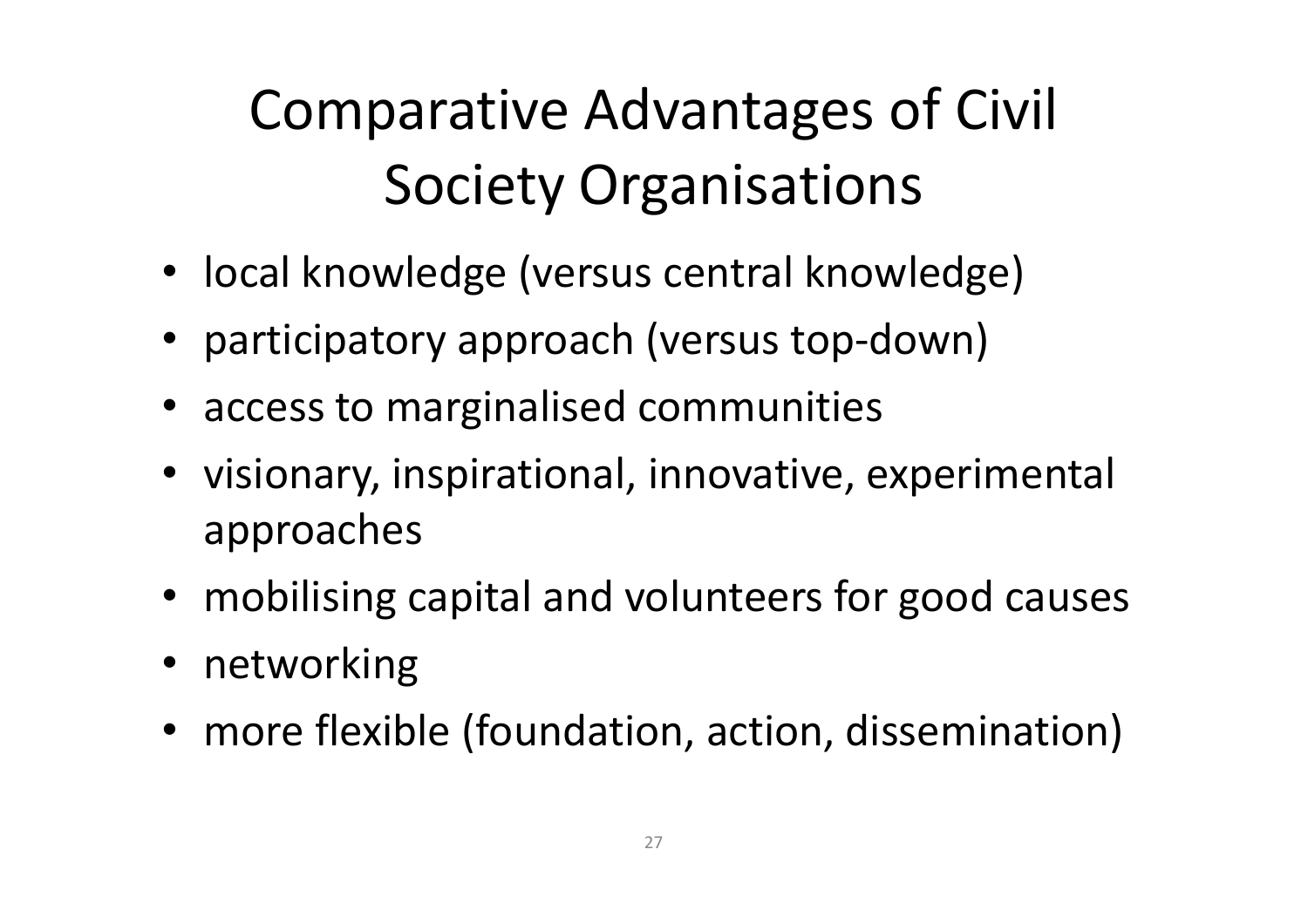Critique on Powerful States and Corporations (New and old Empires)

- The development of empires about 5,000 years ago initiated unequal distribution of power….
- Critique on powerful states and corporations: social organizations based on hierarchies, chauvinism, and domination through violence.
- The generation model of civil society organisations. From Rehabilitation to Advocacy Work on Sustainable Development.
- Korten, David C. 2006: *The Great Turning: From Empire to Earth Community*, New York.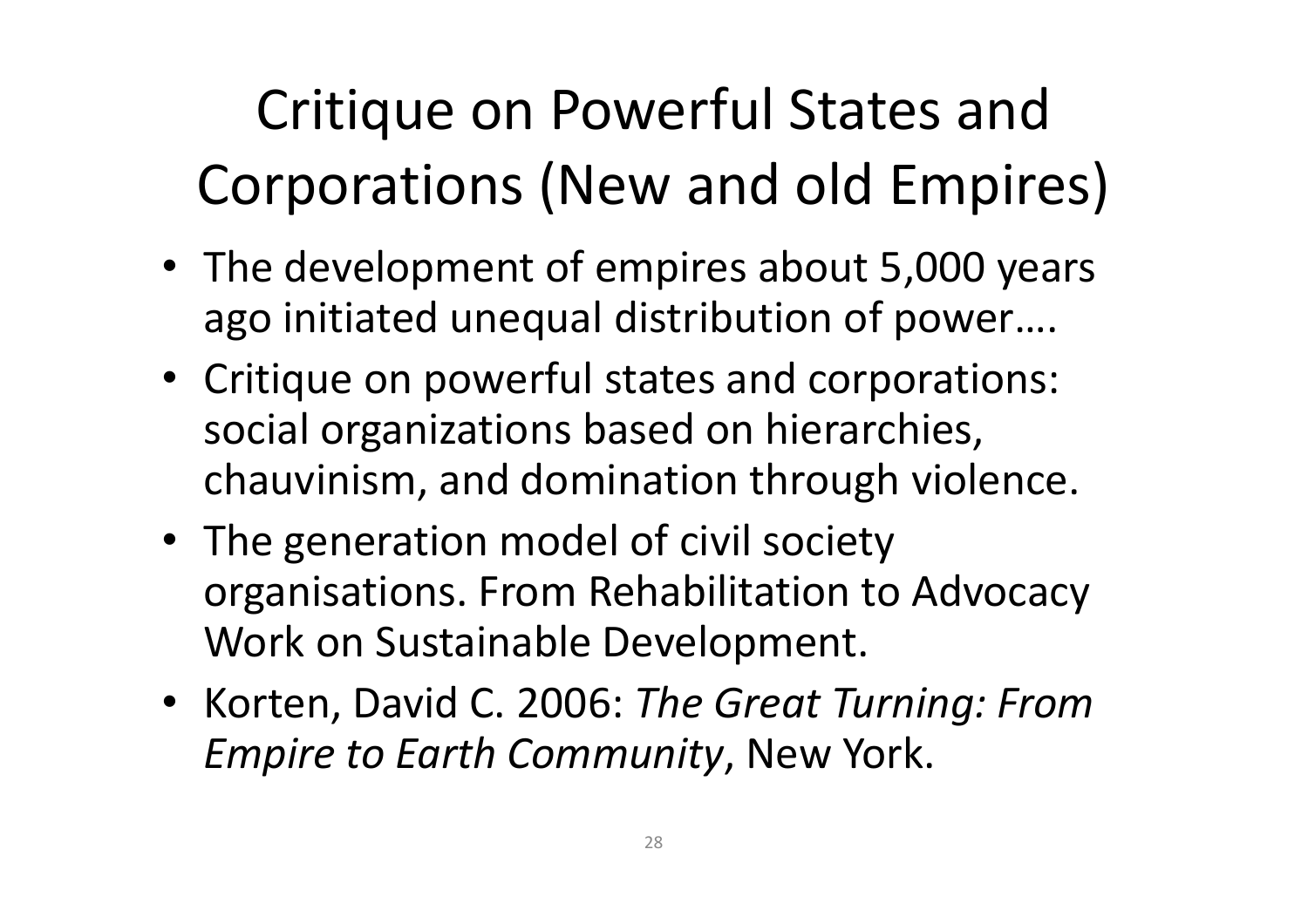#### *Why did the concept of civil society gain such momentum from the 1990s onwards, especially in international cooperation?*

为什么在*20*世纪*90*年代之后,特别在国际合作领域,公民社会这一概念获得如此好的发展势头?

*Wèishéme zài 20 shìjì 90 niándài zhīhòu, tèbié zài guójì hézuò lǐngyù, gōngmín shèhuì zhè yī gàiniàn huòdé rúcǐ hǎo de fǎ zh ǎn shìtóu?*

- the role of civil society in international conferences and development cooperation?
- Civil society organisations as agenda setters, civil society organisations in sustainable development, civil society organisations and marginalized communities.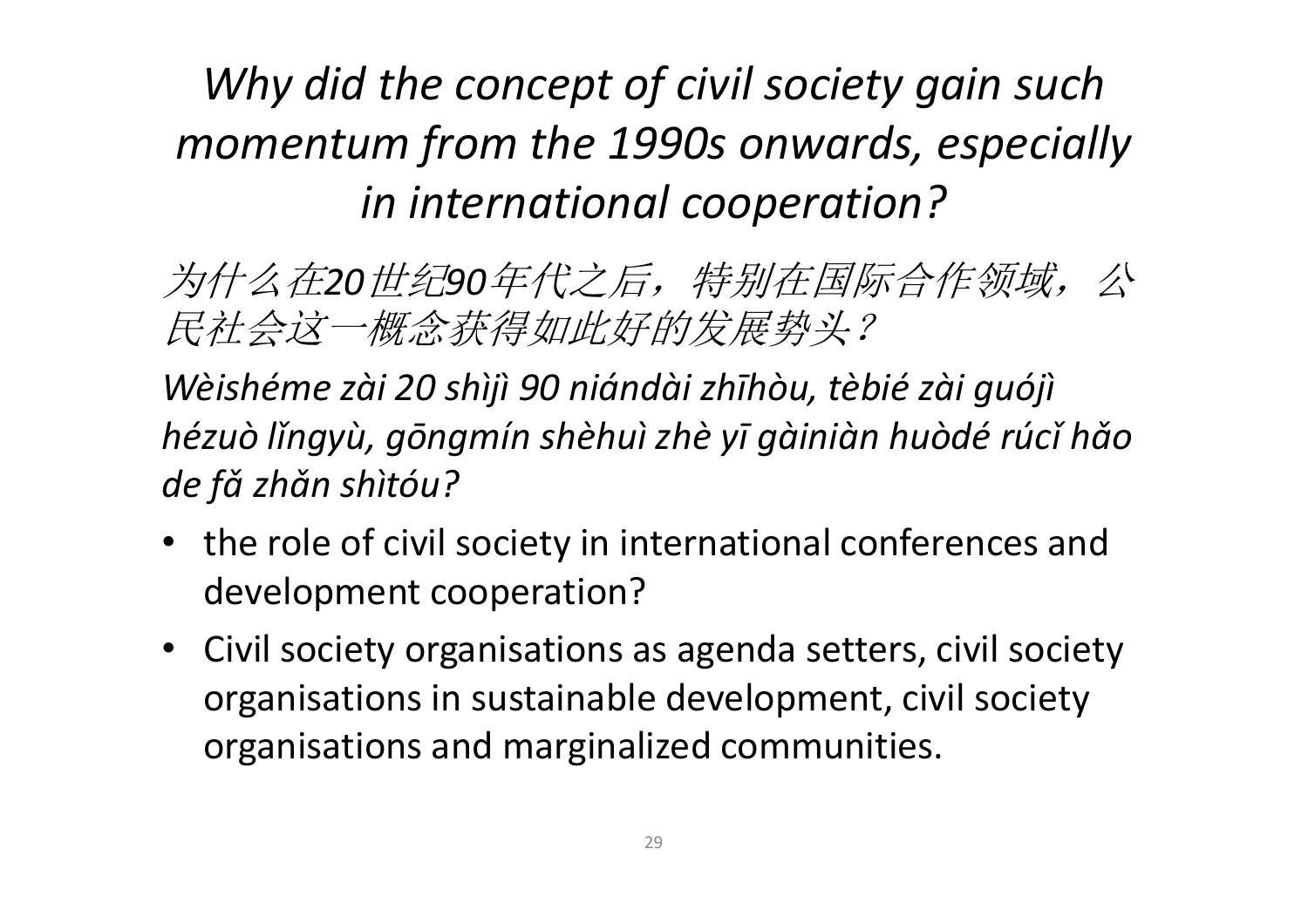### Civil Society and International Conferences

- $\bullet$  United Nations Conference on Environment and Development (UNCED), also known as the Rio Summit, *Rio Conference*, Earth Summit, with focus on sustainable development, from 1992 onwards.
- $\bullet$  UN World Conferences (Human Rights in Vienna 1993; Women in Beijing 1995, World Urban Forum Habitat, biennial gathering , 2002 Nairobi, 2006 Nanjing, 2012 Napels)
- The rise of summits and parallel summits, G8, G 20, WTO, World Economic Forum: new supranational decision-making power, accountability?
- $\bullet$  World Social Forum, annual meeting of civil society organisations, 2001 Porto Allegre, 2011 Dakar Senegal, 2012
- $\bullet$  Climate Change Conferences (Bali, Cancun, Copenhagen December 2010, Durban 2011)
- $\bullet$ Aid Effectiveness Conferences in Paris (2005) and Accra (2008)
- $\bullet$ European Commission civil society dialogue
- $\bullet$ • World Bank civil society dialogue  $_{30}$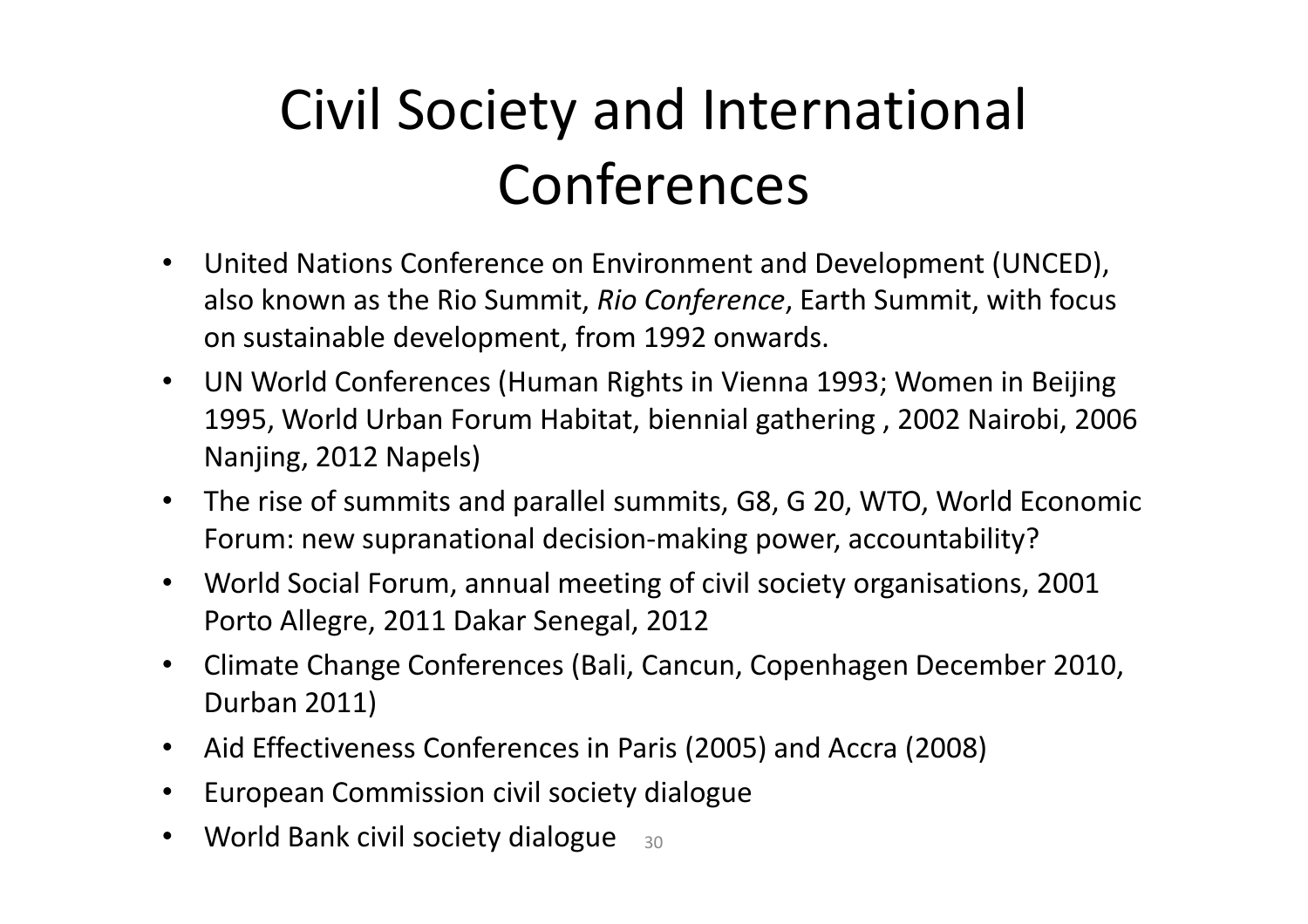### *Who is concerned by the concept of civil society?*

#### 公民社会这一概念关注那些群体?

*Gōngmín shèhuì zhè yī gàiniàn guānzhù nàxiē qúntǐ*

- Policy makers aiming to promote welfare society, social inclusion and participation, environmental awareness,
- Stakeholders in Corporate Social Responsibility and Public Private Partnership Initiatives,
- VIPs
- professional bodies and
- marginalized communities,
- citizens including youths.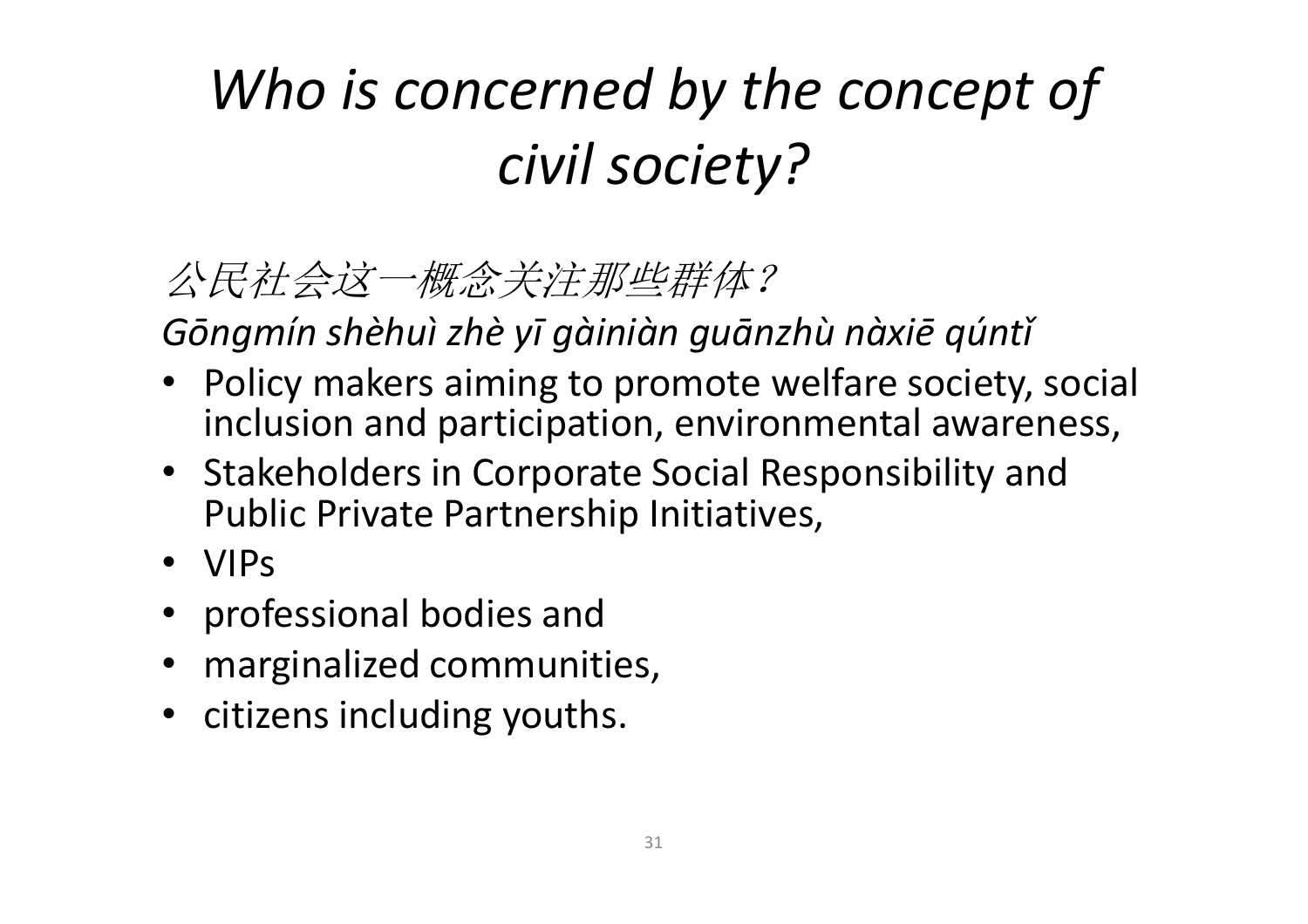### Corporate Social Responsibility

- Social, environmental and community concerns of corporations.
- to maximize the satisfaction of customers, employees, and the community as well not only shareholders.
- In the twenty-first century, the focus of corporate social responsibility has broadened to include the role of corporations in addressing environmental sustainability as well as social crises

*Laszlo, C. (2003). The sustainable company. Washington, DC: Island Press*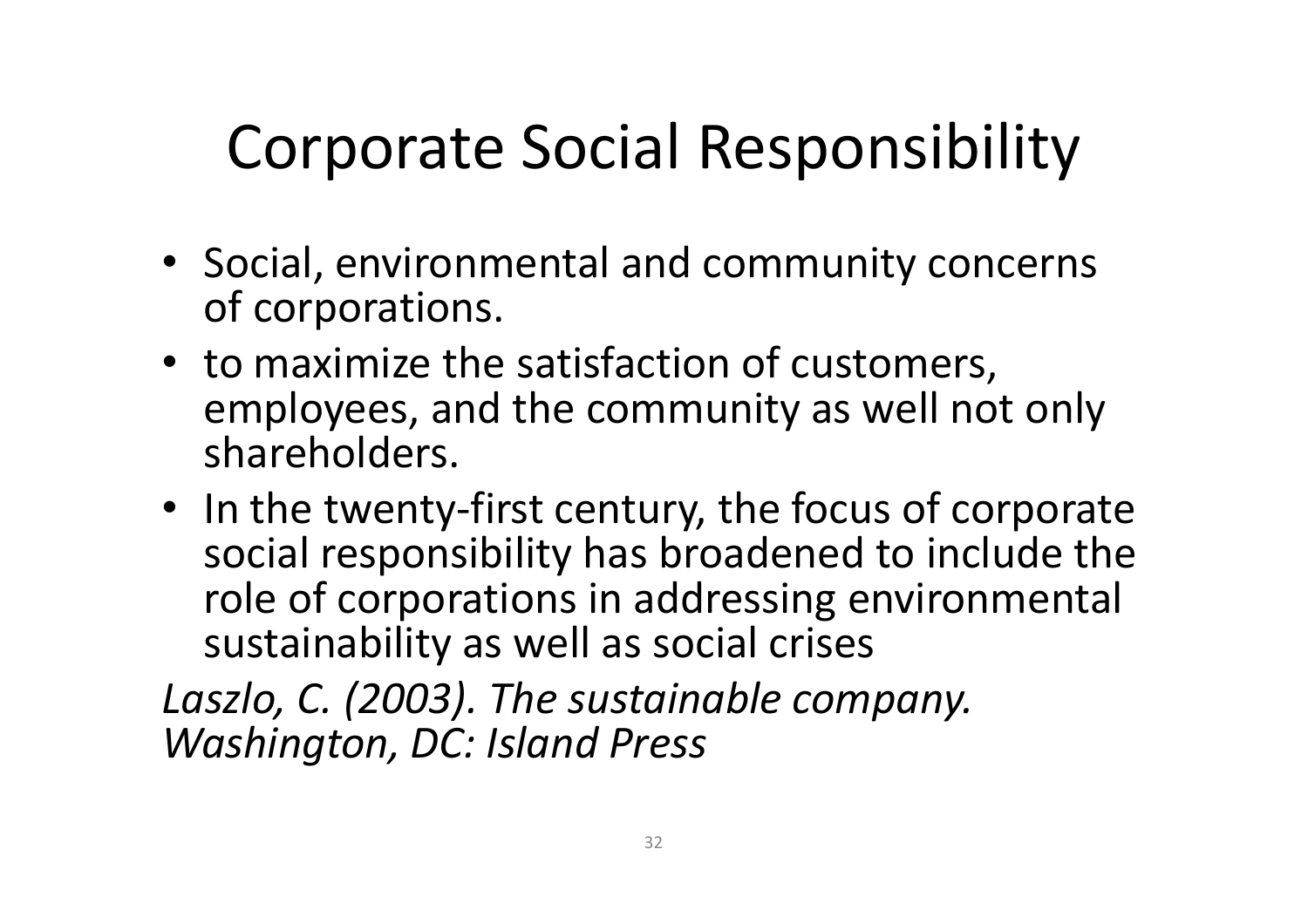### Policy Makers, Advocacy Networks and Service Providers

- Welfare State and Welfare Society
- Agenda setting
- Dialogue, Expertise and Consultation, formal and informal.
- Policy advice.
- Input to laws and regulation making.
- Provision of services, managing projects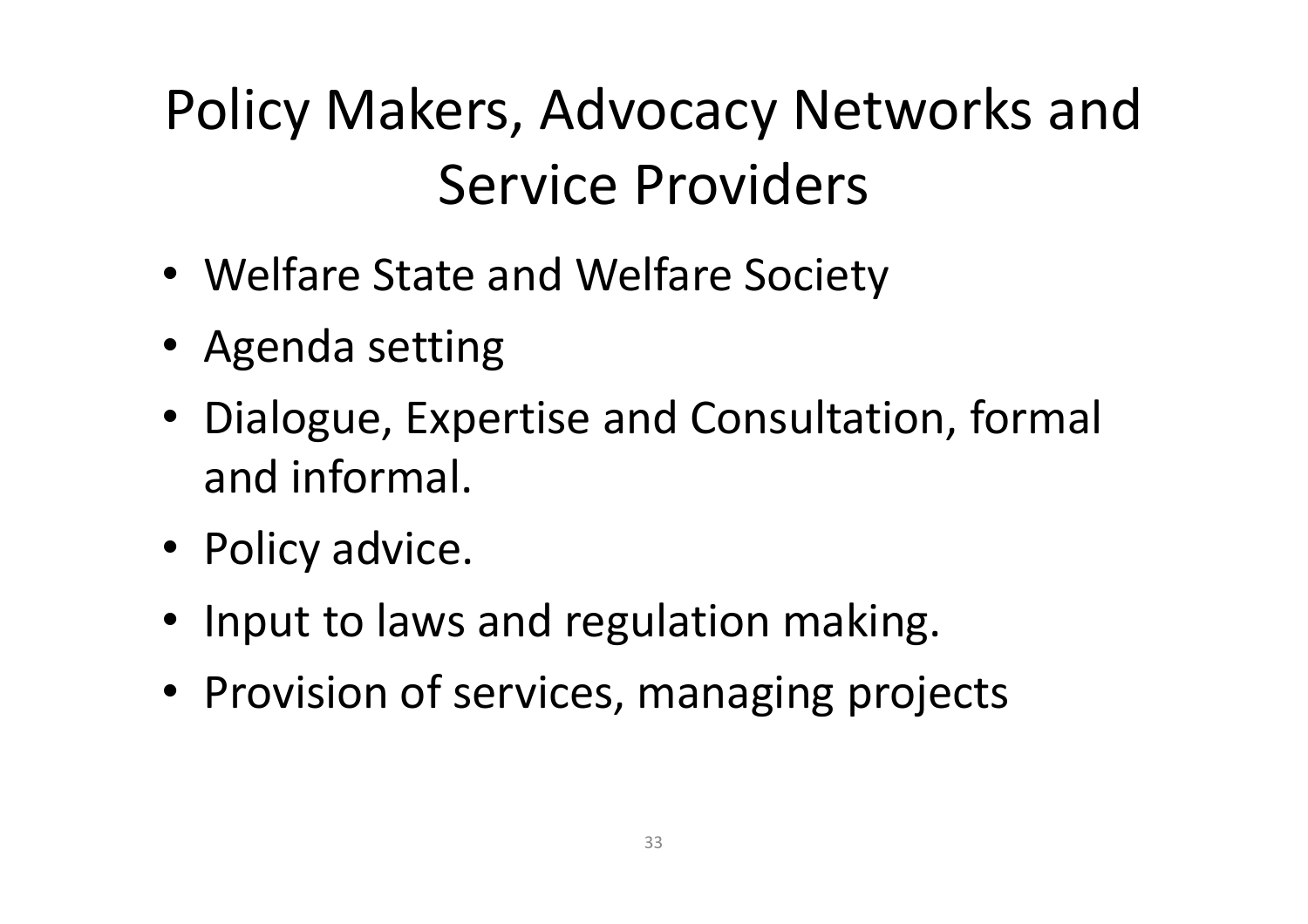### VIPs: Example Nicole Richie

- In November 2007, Richie and partner Joel Madden created "The Richie Madden Children's Foundation".<sup>[64]</sup>
- In May 2008, Richie and Madden shot a **UNICEF** publicservice announcement to generate aid for the cyclonedevastated Myanmar.<sup>[69]</sup> Richie and Madden have also written blogs on the <u>UNICEF</u> website and encouraged people to help children in need.<sup>[70]</sup>
- Richie has been a board member of the Environmental Media Association for several years and took part in their awareness program in May 2009.<sup>[71]</sup> Each member "adopted" a school to raise awareness.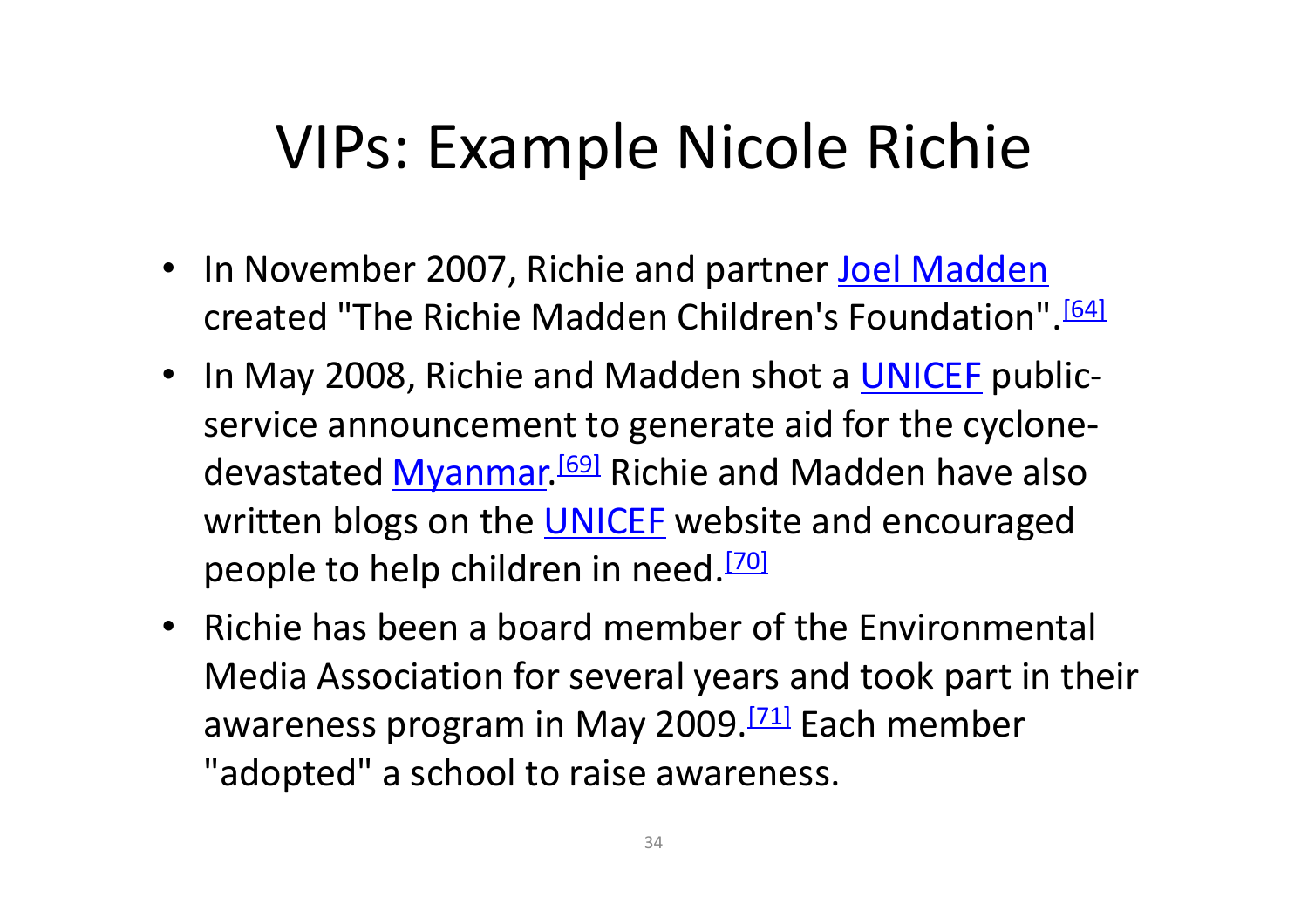### Professional Associations

- usually a nonprofit organization seeking to further a particular profession, the interests of individuals engaged in that profession, and the public interest (Wikipedia).
- health, education, agriculture, fishery, culture…
- business organisations (e.g. Chambers of Commerce), labor unions, trade unions.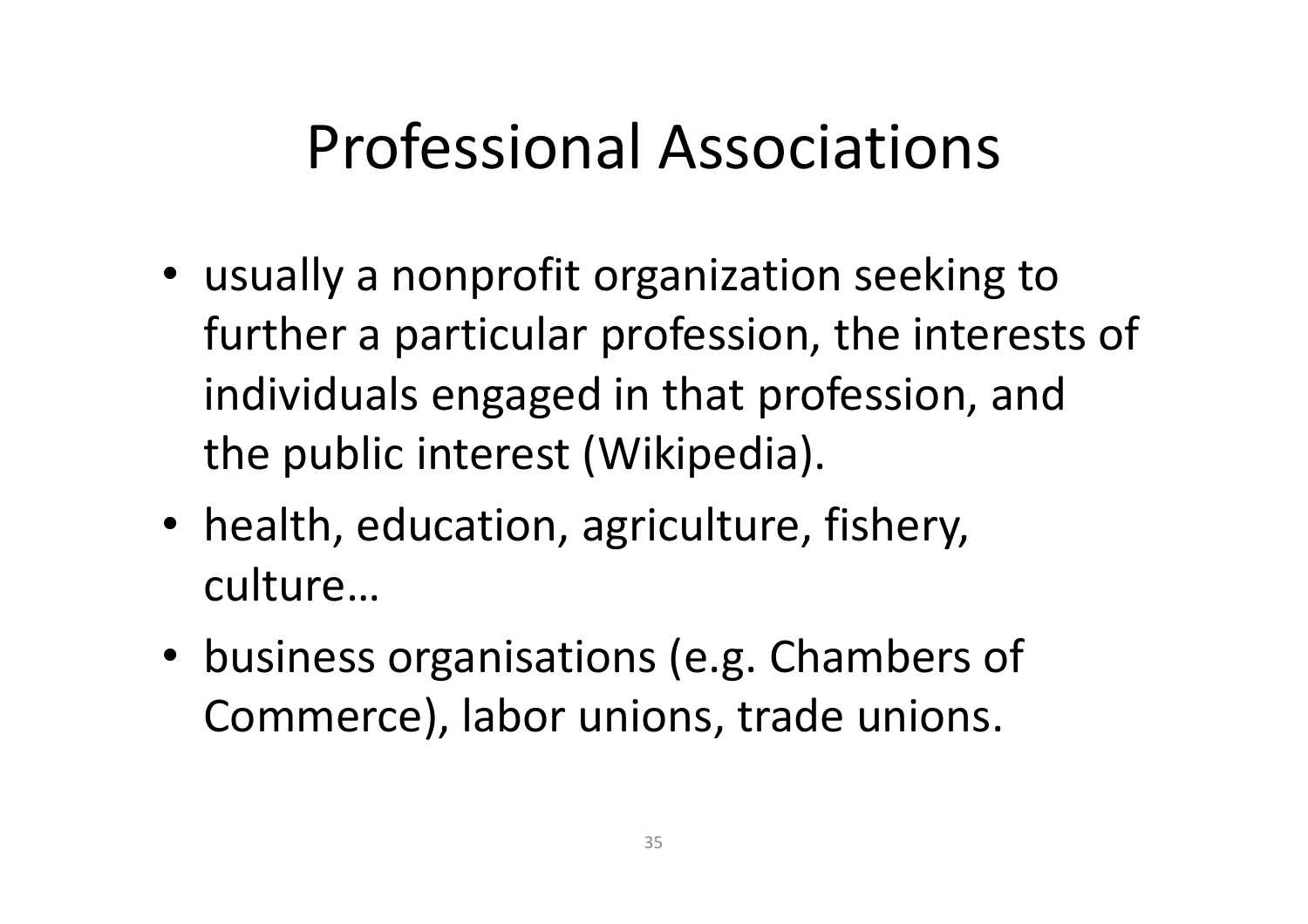## Youths

- sports, music, theatre, leisure
- Example: www.AIESEC.org
- Mission: Present in over 110 countries and territories and with over 60,000 members, AIESEC is the world's largest student-run organisation. Focused on providing a platform for youth leadership development, AIESEC offers young people the opportunity to be global citizens, to change the world, and to get experience and skills that matter today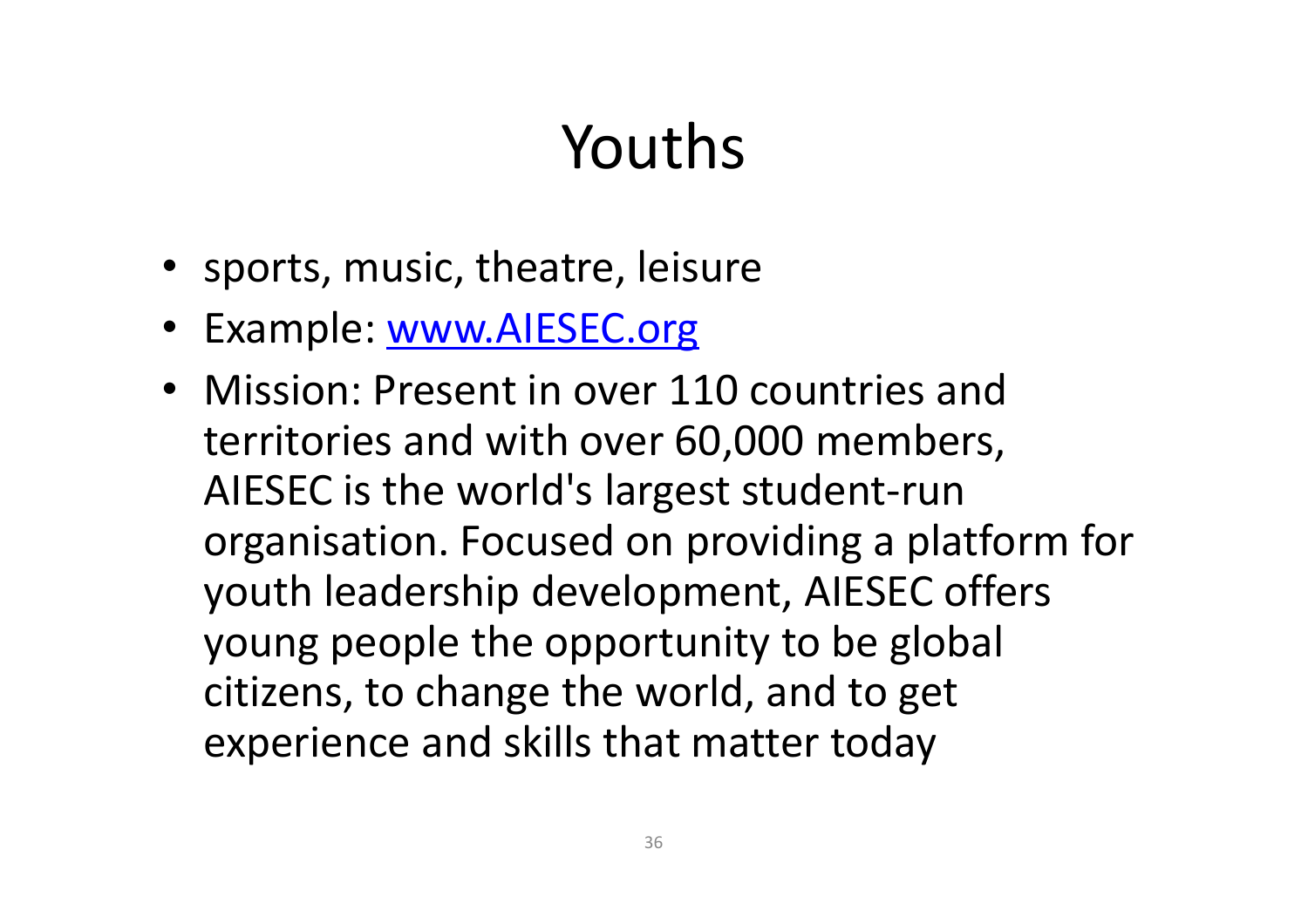### Marginalised communities

Political, economic, social marginalisation

- Those people and communities who have not the power or ability to partake in social, economic and political processes which outcomes affect their life.
- People and communities who depend on the transfer of resources.
- e.g. displaced persons, ethnic minorities, handicapped people, elderly people .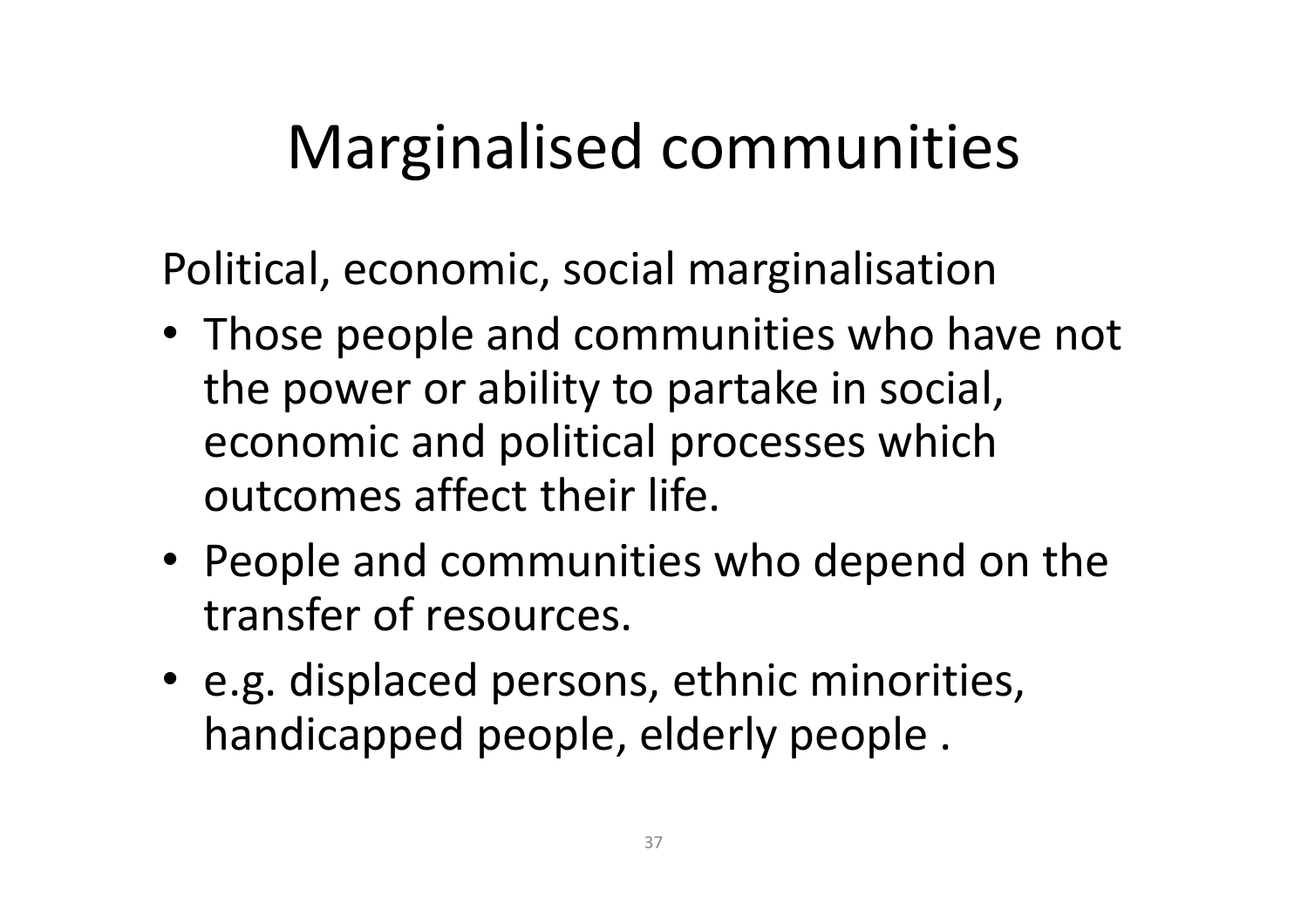### Key Literature

- Alagappa, Muthiah 2004: Civil Society and Political Change in Asia, Stanford (US).
- Anheier, Helmut et. Al. 2001: Global Civil Society, Oxford (GB).
- Anheier, Helmut/List, Regina 2005: A Dictionary of Civil Society, Philanthropy and the Non-Profit Sector, London (GB).
- Anheier, Helmut/Toepler, Stefan 2010: International Encyclopedia of Civil Society, New York (US).